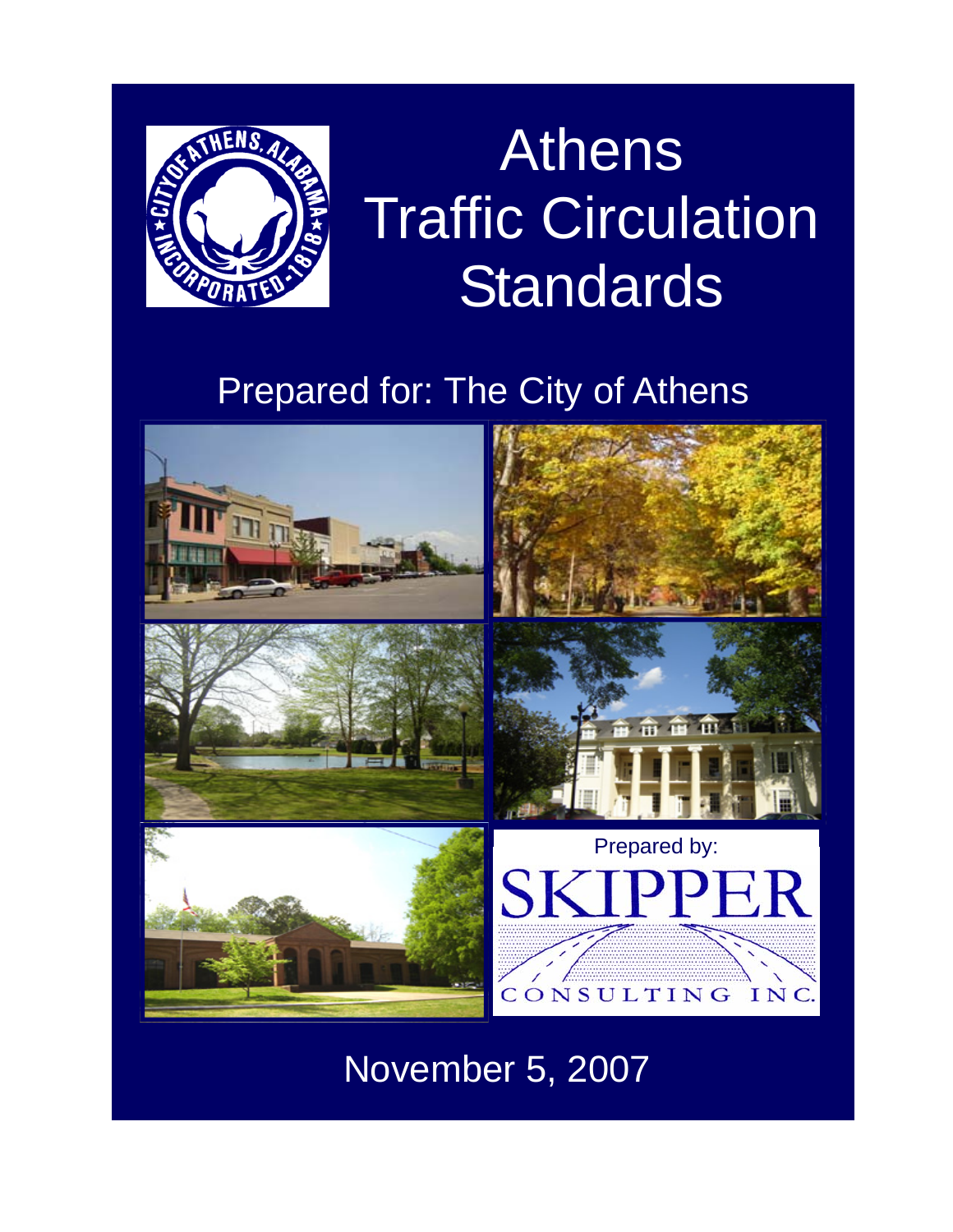## **Athens Traffic Circulation Standards Athens, AL**



**November 5, 2007**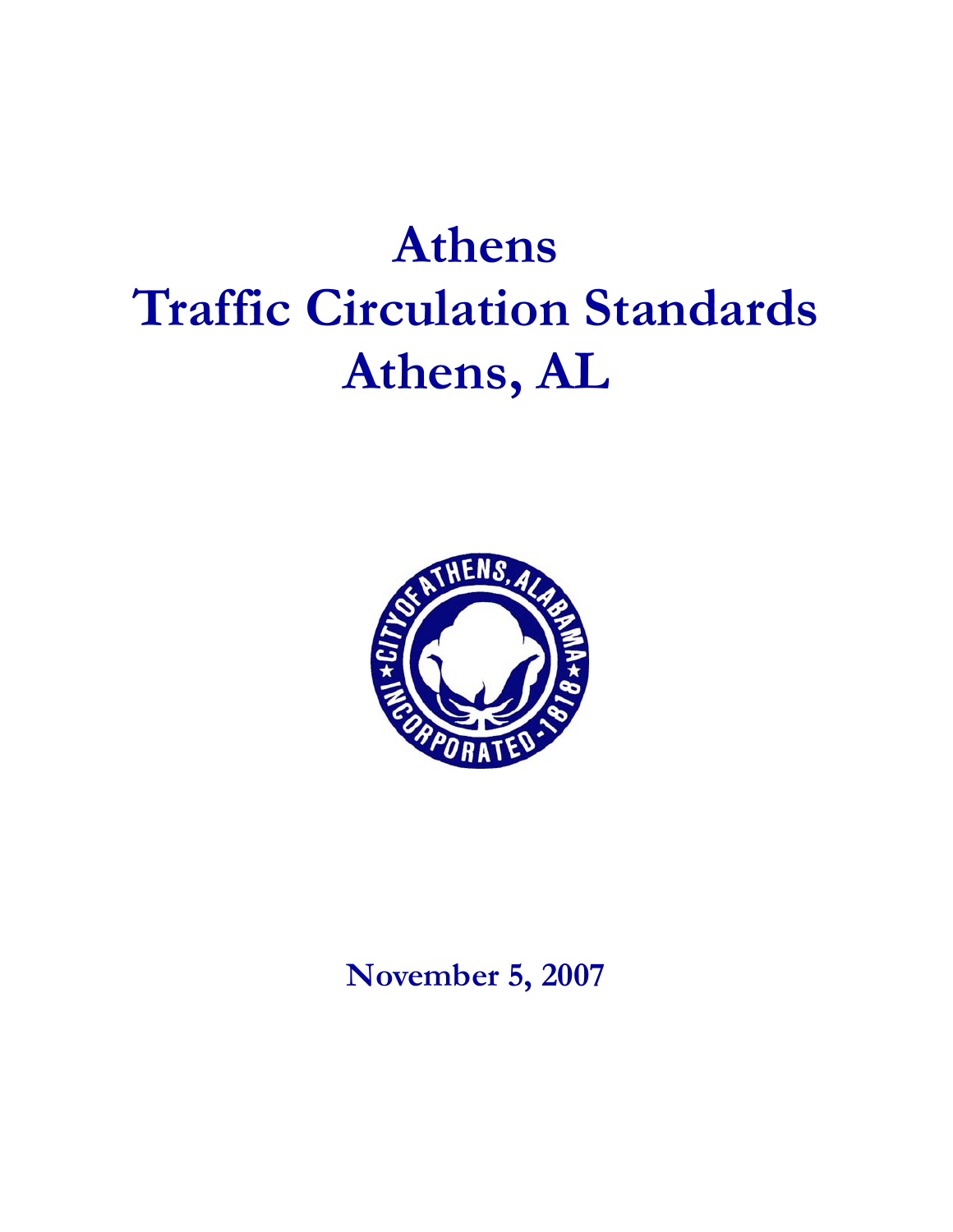Page

#### TABLE OF CONTENTS

| 1. |     |                                                                                          |                                                       |  |  |  |  |
|----|-----|------------------------------------------------------------------------------------------|-------------------------------------------------------|--|--|--|--|
| 2. |     |                                                                                          |                                                       |  |  |  |  |
|    | 2.1 |                                                                                          |                                                       |  |  |  |  |
|    | 2.2 |                                                                                          |                                                       |  |  |  |  |
|    | 2.3 |                                                                                          |                                                       |  |  |  |  |
|    | 2.4 |                                                                                          |                                                       |  |  |  |  |
|    | 2.5 |                                                                                          |                                                       |  |  |  |  |
|    | 2.6 |                                                                                          |                                                       |  |  |  |  |
|    | 2.7 |                                                                                          |                                                       |  |  |  |  |
|    | 2.8 |                                                                                          |                                                       |  |  |  |  |
|    | 2.9 |                                                                                          |                                                       |  |  |  |  |
| 3. |     |                                                                                          |                                                       |  |  |  |  |
|    | 3.1 |                                                                                          |                                                       |  |  |  |  |
|    | 3.2 |                                                                                          |                                                       |  |  |  |  |
|    | 3.3 |                                                                                          |                                                       |  |  |  |  |
|    | 3.4 |                                                                                          |                                                       |  |  |  |  |
|    | 3.5 |                                                                                          |                                                       |  |  |  |  |
|    | 3.6 | Resid. Coll.s/Minor Streets/Resid. Streets/Cul-de-sacs/Marginal Access Streets/Alleys  4 |                                                       |  |  |  |  |
| 4. |     |                                                                                          |                                                       |  |  |  |  |
| 5. |     |                                                                                          |                                                       |  |  |  |  |
|    | 5.1 |                                                                                          |                                                       |  |  |  |  |
|    | 5.2 |                                                                                          |                                                       |  |  |  |  |
|    | 5.3 |                                                                                          |                                                       |  |  |  |  |
|    |     | 5.3.1                                                                                    |                                                       |  |  |  |  |
|    |     | 5.3.2                                                                                    |                                                       |  |  |  |  |
|    |     | 5.3.3                                                                                    |                                                       |  |  |  |  |
|    |     | 5.3.4                                                                                    |                                                       |  |  |  |  |
|    |     | 5.3.5                                                                                    |                                                       |  |  |  |  |
| 6. |     |                                                                                          | 6. TRAFFIC IMPACT STUDY DETERMINATION REQUIREMENTS 20 |  |  |  |  |
|    | 6.1 |                                                                                          |                                                       |  |  |  |  |
|    | 6.2 |                                                                                          |                                                       |  |  |  |  |
|    | 6.3 |                                                                                          |                                                       |  |  |  |  |
|    | 6.4 |                                                                                          |                                                       |  |  |  |  |
|    |     | 6.4.1                                                                                    |                                                       |  |  |  |  |
|    |     | 6.4.2                                                                                    |                                                       |  |  |  |  |
|    |     | 6.4.3                                                                                    |                                                       |  |  |  |  |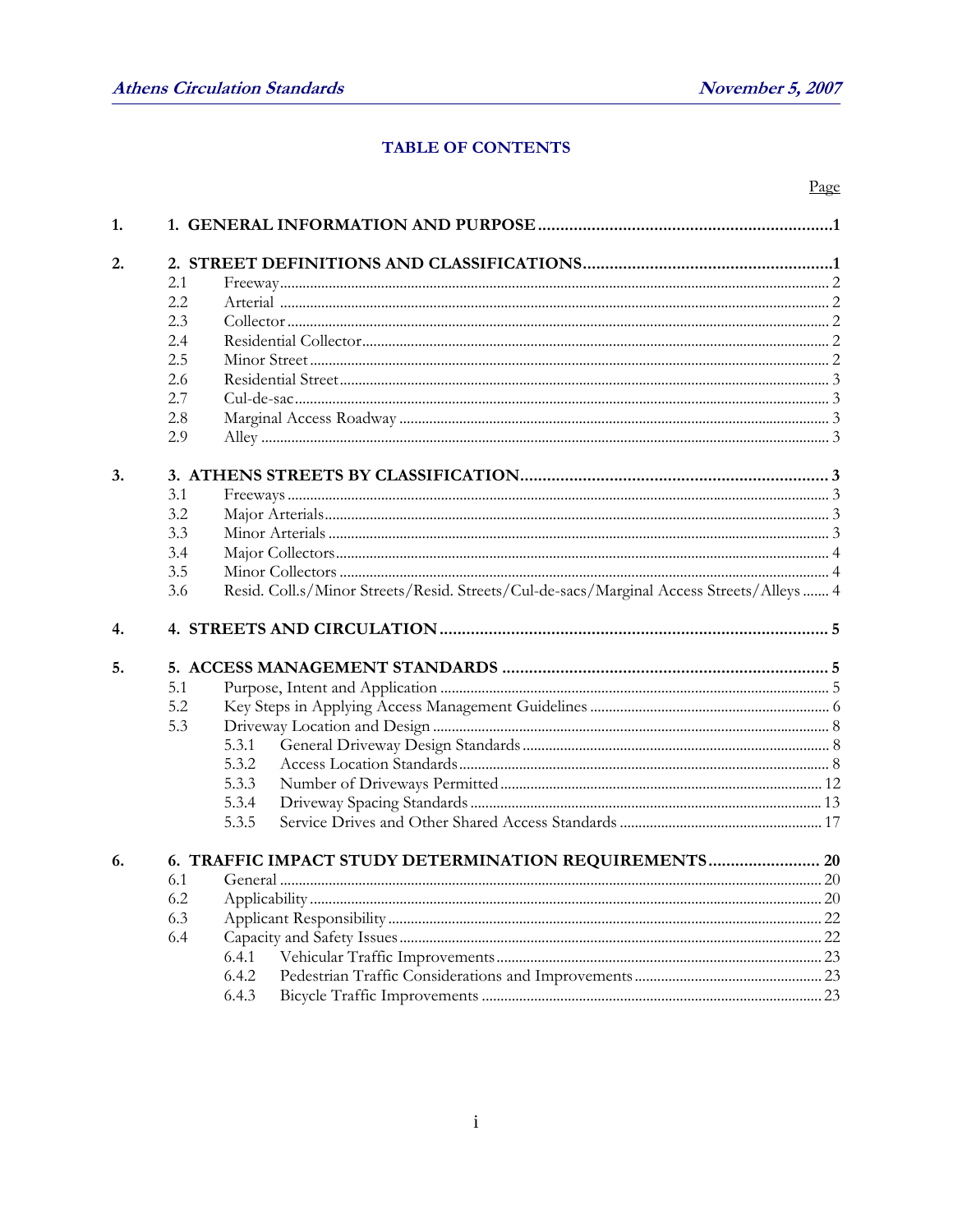### **TABLE OF CONTENTS (continued)**

| 7. |       |       |  |
|----|-------|-------|--|
|    | 7.1   |       |  |
|    |       | 7.1.1 |  |
|    |       | 7.1.2 |  |
|    |       | 7.1.3 |  |
|    | 7.2   |       |  |
|    | 7.3   |       |  |
|    | 7.4   |       |  |
|    | 7.5   |       |  |
|    | 7.6   |       |  |
|    | 7.7   |       |  |
|    | 7.8   |       |  |
|    | 7.9   |       |  |
|    | 7.10  |       |  |
|    | 7.11  |       |  |
|    | 7.12  |       |  |
|    | 7.13  |       |  |
|    | 7.14  |       |  |
|    | 7.15  |       |  |
|    | 7.16  |       |  |
|    | 7.17. |       |  |
|    |       |       |  |
|    |       |       |  |

#### **LIST OF TABULATIONS**

| <b>Description</b> | <u>Page</u> |
|--------------------|-------------|
|                    |             |
|                    |             |
|                    |             |
|                    |             |

#### **LIST OF FIGURES**

| <b>Figure</b> | Description | <u>Page</u> |
|---------------|-------------|-------------|
|               |             |             |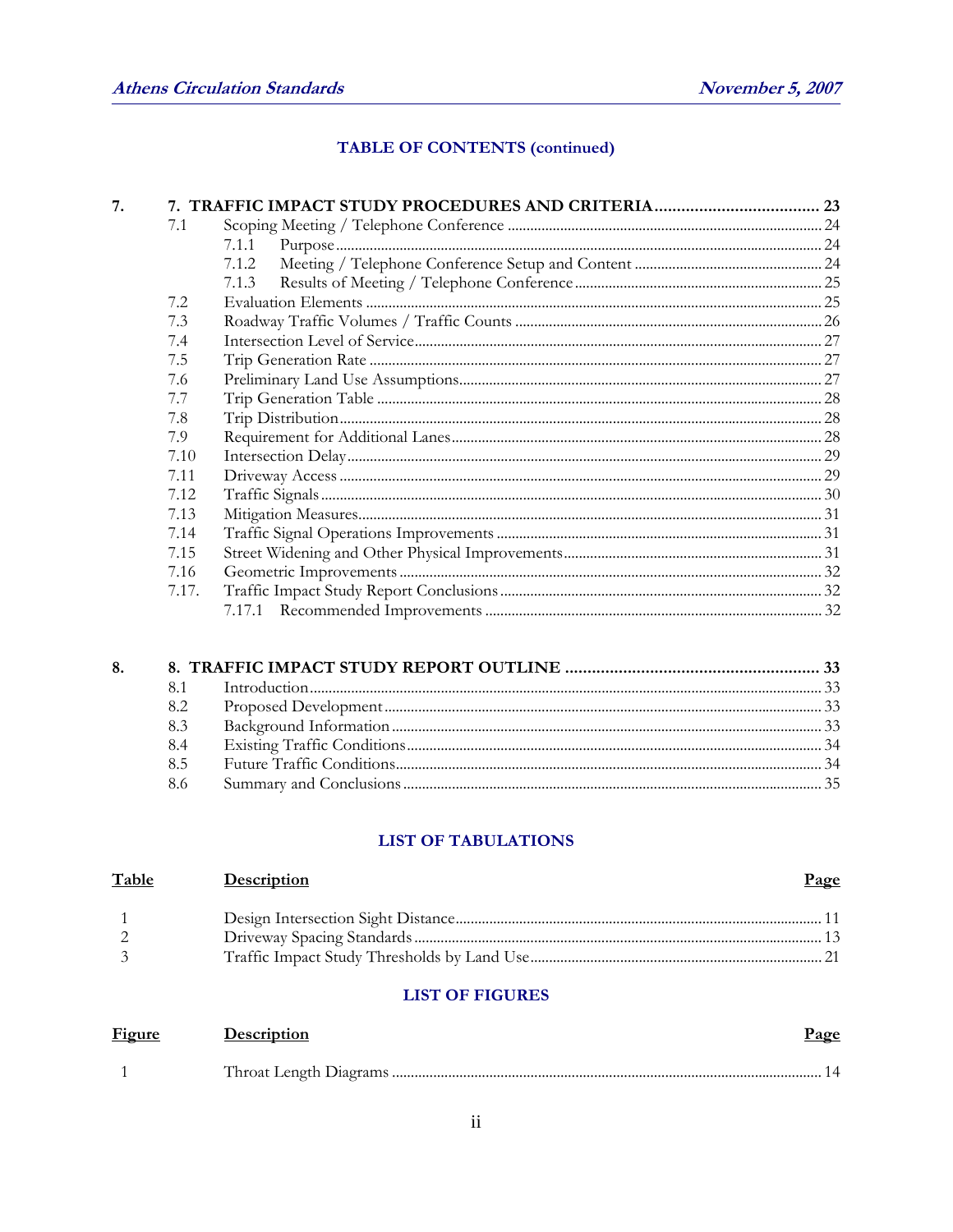#### **City of Athens Traffic Circulation Standards/Access Management Standards/ Traffic Impact Study Standards**

#### **1. GENERAL INFORMATION AND PURPOSE**

The City of Athens has established Traffic Circulation Standards, Access Management Standards, and Traffic Impact Study Standards (hereinafter referred to as *Standards*) for the purpose of ensuring that both the quantitative and qualitative aspects of traffic circulation impacts on the citizens, neighborhoods and businesses of Athens are considered and properly mitigated. Application of these *Standards* is intended to appropriately regulate and balance the increased traffic flow generated by new development with the need to reasonably preserve the quality of life and the environment within our community and to reasonably ensure pedestrian and bicycle safety as alternate modes of transportation. These *Standards* shall be amended from time to time as the community develops.

#### **2. STREET DEFINITIONS AND CLASSIFICATIONS**

A Street is a dedicated and accepted public right-of-way for vehicular and pedestrian traffic which affords the principal means of access to abutting property, provides a roadway connection between major parts of the City and its environs, and collects traffic from neighborhoods and moves it to the arterial street system.

The establishment of a hierarchical circulation system in the City of Athens provides for a gradation in function from access to movement. This gradation is a continuum from unrestricted access to full control of access. Efficient and safe operation of the City's circulation system requires that specific facilities be designed to serve specific trip stages. The City has recognized that failure to do so will lead to the obsolescence of its streets and thwart development and orderly growth.

A listing of classified roadways within the City of Athens is presented in Section 3 of these *Standards*. Modification of the City's roadway classification system may occur as the City develops in the future, and land use conditions change. Modifications to the City's roadway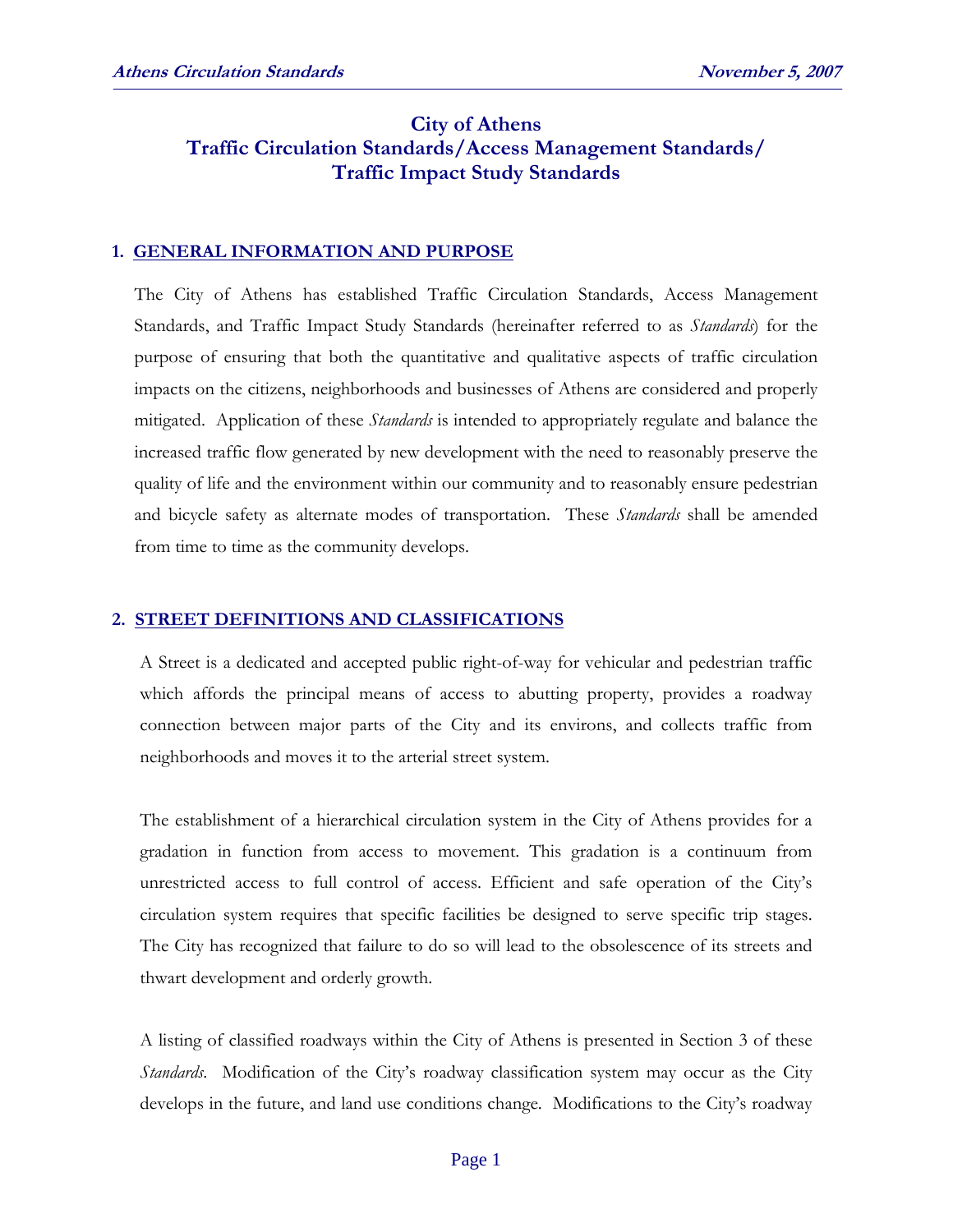classification listing shall be undertaken by appropriate action of the City. Such action, when undertaken, shall modify the listing of classified roadways outlined in Section 3 of these *Standards* as well as in the City's Comprehensive Master Plan.

For the purposes of these *Standards*, the following roadways are defined:

- **2.1 Freeway** controlled access facilities with four or more lanes that provide fast and efficient movement of large volumes of traffic over a considerable distance by prohibiting access (ingress and egress) except at controlled intervals.
- **2.2 Arterial** a facility that serves as a primary artery of the city intended to mainly carry through traffic and to connect major activity centers in the City and its planning jurisdiction. Its function is to move intra-city and intercity traffic. The streets that are classified as arterials may also serve abutting property; however, their primary purpose is to carry traffic. Arterials shall not be bordered by uncontrolled strip development. Access to these facilities shall be carefully managed to ensure the capacity of the facility is not comprised by driveways. Arterials vary in width, and parking on-street is generally prohibited.
- **2.3 Collector** a street whose primary function is to collect traffic from an area and move it to the arterial street system while also providing substantial service to abutting land uses. A collector roadway will generally have lower design speeds than arterial roadways but higher than local streets.
- 2.4 **Residential Collector** a street whose primary function is to provide direct access to residential properties as well as to residential subdivisions. Typically, residential collector streets collect traffic from the local streets in residential neighborhoods and channel it to the arterial system.
- **2.5 Minor Street** A street intended mainly to provide access to adjoining property and uses, providing access from individual lots to collector streets.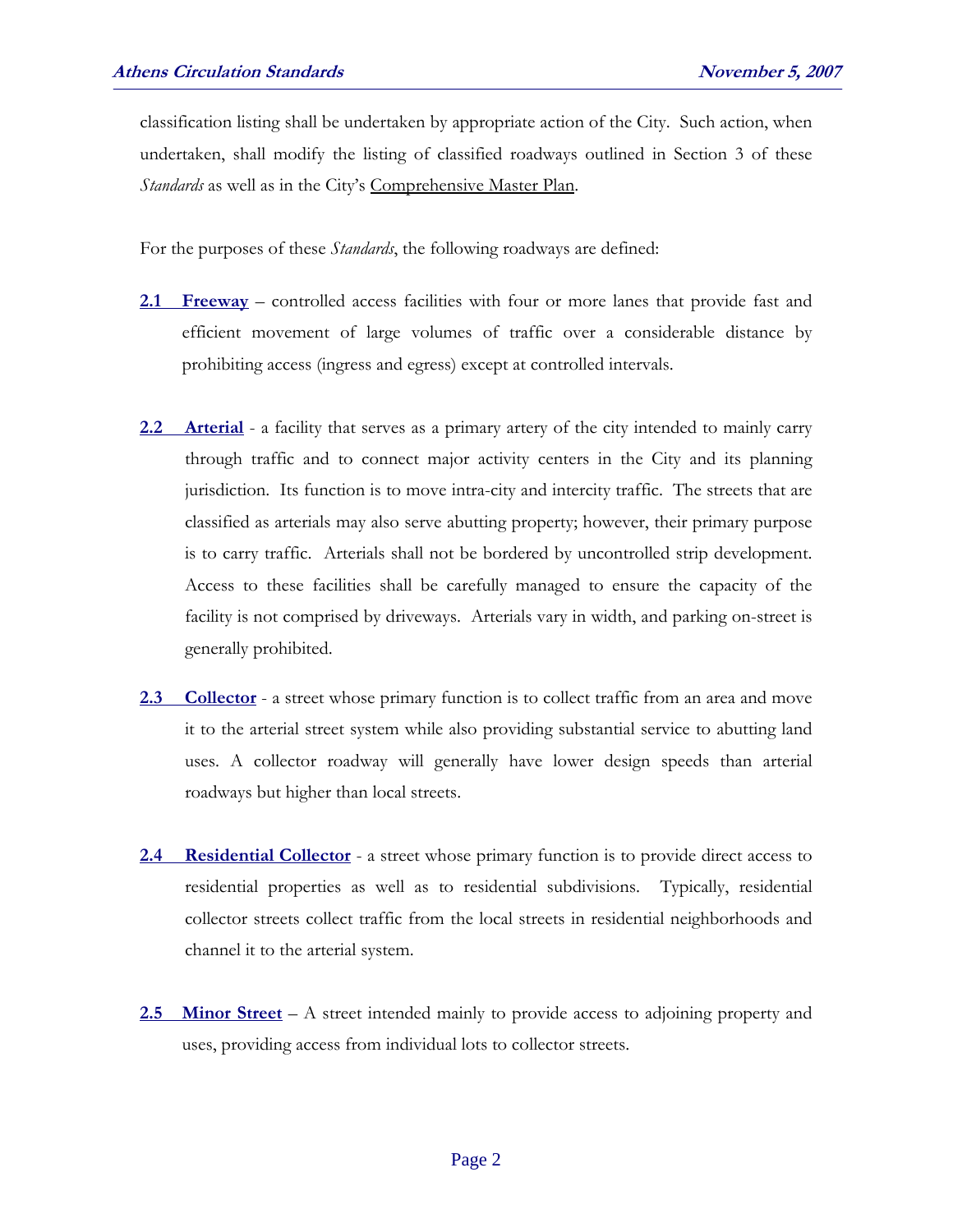- **2.6 Residential Street** All minor streets, marginal access streets, and cul-de-sacs serving primarily residential property.
- **2.7 Cul-de-sac** a local street with one outlet and having an appropriate terminal for the safe and convenient reversal of traffic movement.
- **2.8 Marginal Access Street** a street that runs parallel to a major street, generally an arterial; its purpose is to separate through traffic from local traffic and to provide access to abutting properties. A service road in commercial/business areas intended to remove traffic from arterials would be considered a marginal access roadway. An access street in residential areas intended to remove local traffic from arterials and to buffer abutting residential lots from the effects of highway traffic as well as to limit the number of direct driveway accesses to arterials for safety purposes is also considered a marginal access roadway.
- **2.9 Alley** a public right-of-way primarily designed to provide a secondary access to the side or rear of properties and not intended for general traffic circulation.

#### **3. ATHENS STREETS BY CLASSIFICATION**

Street classifications for the City of Athens are currently reflected in the City's Comprehensive Master Plan. The following listing reflects the City of Athens' street classification system.

#### **3.1 Freeways**

Interstate 65

#### **3.2 Major Arterials**

 Huntsville-Browns Ferry Road (Lucas Ferry Road to Eastern Study Limit) U.S. Highway 31 U.S. Highway 72

#### **3.3 Minor Arterials**

 Alabama Highway 251 Elm Street (Market Street to U.S. Highway 31)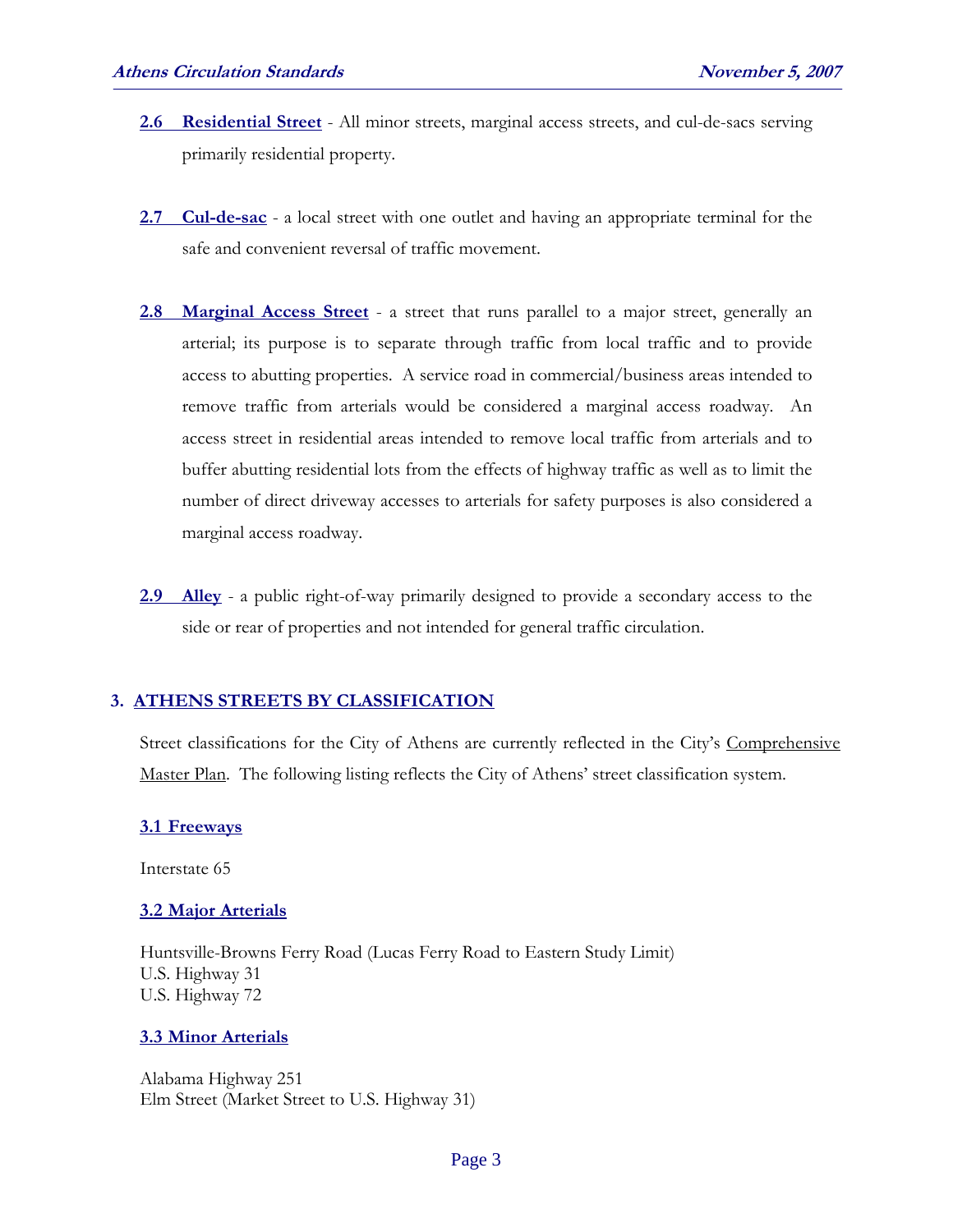Durham Drive Forrest Street (Jefferson Street to Lindsay Lane) Jefferson Street Huntsville-Browns Ferry Road (Western Study Limit to Lucas Ferry Road) Lucas Ferry Road (Elm Street to Malone Road/Moyers Road) Market Street (Western Study Limit to Clinton Street) Mooresville Road (Copeland Road to Southern Study Limit) Pepper Road (Lindsay Lane to Mooresville Road) Pryor Street U.S. Highway 127 (North of Elm Street)

#### **3.4 Major Collectors**

 5th Avenue (Market Street to Jefferson Street) Browns Ferry Road Clinton Street Elm Street (Western Study Limit to Market Street) Hine Street (Elm Street to south of Roy Long Road) Hobbs Street (Jefferson Street to U.S. Highway 31) Lindsay Lane Malone Road Moyers Road Nick Davis Road Roy Long Road Sanderfer Road Washington Street (U.S. Highway 72 to Hoffman Street)

#### **3.5 Minor Collectors**

 Airport Road Cambridge Lane Edgewood Road Elkton Street Hall Road Lucas Ferry Road (Malone Road/Moyers Road to Huntsville Browns Ferry Road) Lucas Street Newby Chapel Road (Alabama Highway 251 to Nick Davis Road) Oakdale Road (Pepper Road to Alabama Highway 251) Sanders Road Sommers Road Yarbrough Road

#### **3.6 Residential Collectors/Minor Streets/Residential Streets/Cul-de-Sacs/Marginal Access Streets/Alleys**

All other City streets, as applicable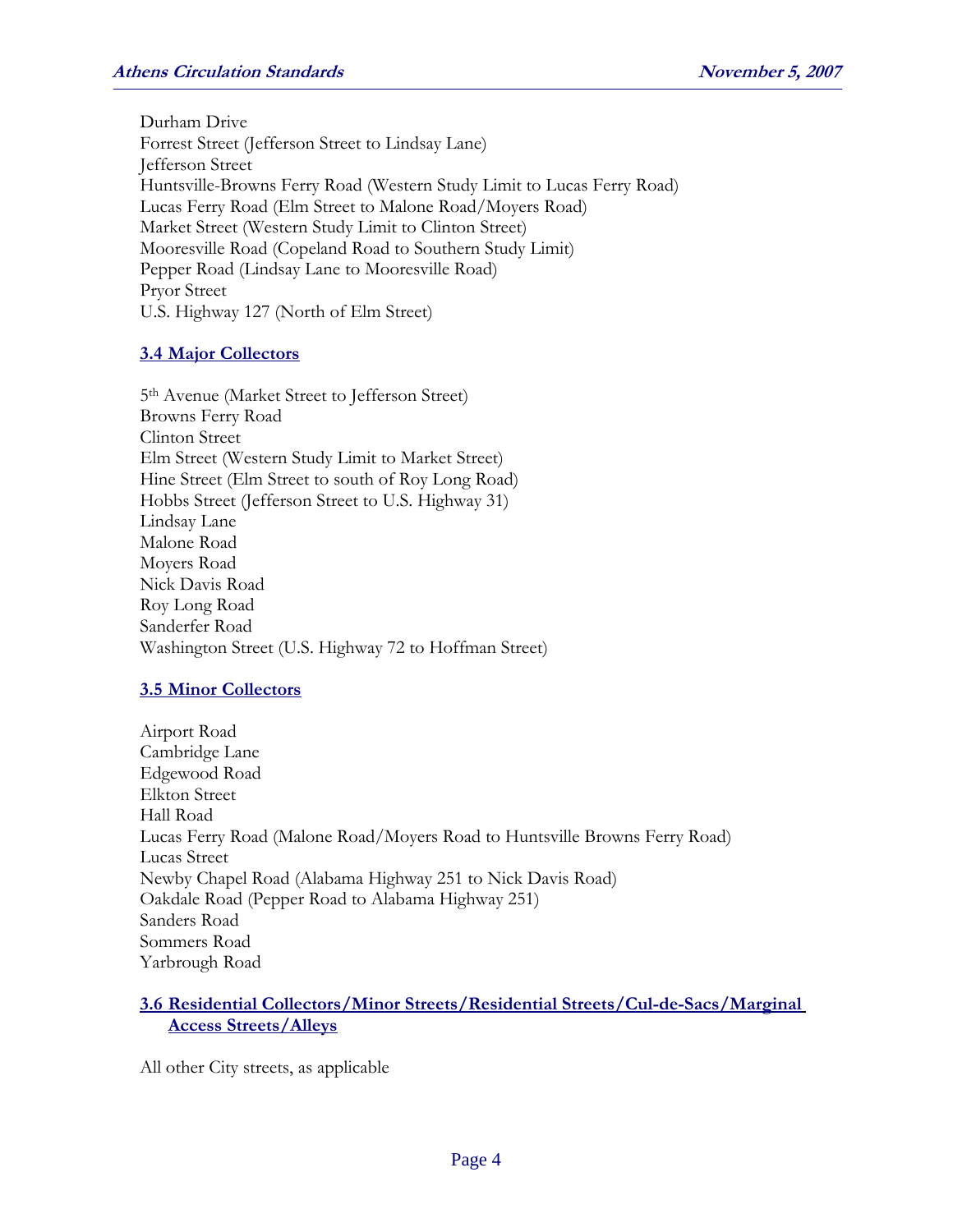#### **4. STREETS AND CIRCULATION**

Streets and intersections in the City of Athens and its planning jurisdiction shall be designed and constructed in conformance with all applicable standards of the City of Athens' *Subdivision Regulations*. Any design and construction of improvements on roadways controlled by the Alabama Department of Transportation (ALDOT) shall be in accordance with applicable standards of ALDOT and permitted by ALDOT prior to construction.

For all land uses, street layouts within all subdivisions shall provide for the continuation and connection of streets between adjacent properties to achieve one or more of the following goals: for the convenient movement and circulation of traffic, for effective police and fire protection, for access by public service vehicles, for efficient provision of utilities, and to be consistent with the City's Comprehensive Master Plan.

Existing streets that abut a subdivision shall be continued, and the continuation shall be at least as wide as the existing streets unless a reduction in width is approved by the City Engineer. Subdivision street layout shall provide stub-outs paved to the property line for the future continuation into undivided lands adjoining a sufficient number of streets to meet the previously outlined conditions.

#### **5. ACCESS MANAGEMENT STANDARDS**

#### **5.1 Purpose, Intent, and Application**

- a. The purpose of these access management standards (*Standards)* is to establish minimum regulations for access to property. Standards are established for new roads, driveways, shared access, parking lot cross access, and service roads throughout the City of Athens. These *Standards* are intended to achieve the following goals:
	- 1. promote safe and efficient travel within the City of Athens along its collector and arterial roadway system;
	- 2. minimize disruptive and potentially hazardous traffic conflicts;
	- 3. ensure safe access by emergency vehicles;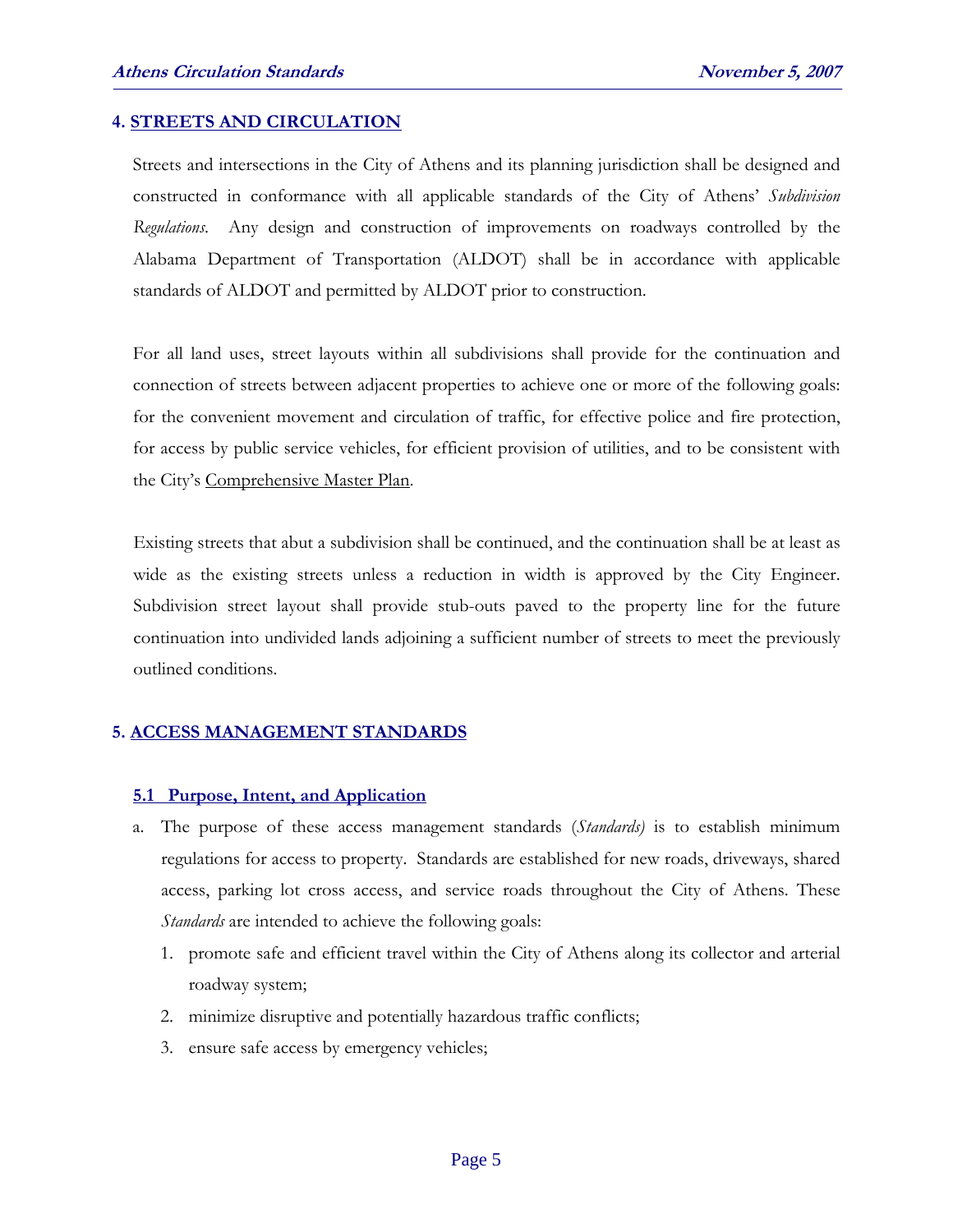- 4. protect the substantial public investment in the street system by preserving capacity and avoiding the need for unnecessary and costly reconstruction which disrupts business and traffic flow;
- 5. separate traffic conflict areas by reducing the number of driveways;
- 6. provide safe spacing standards between driveways and between driveways and intersections;
- 7. provide for shared access between abutting properties;
- 8. ensure reasonable access to properties (not necessarily by the most direct access); and
- 9. coordinate access decisions with the Athens Planning Commission and the Athens City Council, as applicable.
- b. The requirements in these *Standards* apply to both public and private land along road rightsof-way for all roadways which are under the jurisdiction of the City of Athens. The requirements of these *Standards* shall be applied to all proposed development in addition to the standards of the City of Athens' Zoning Ordinance, the City of Athens' Subdivision Regulations, and the City of Athens' Comprehensive Master Plan. In the event of a conflict between any of the referenced documents in these *Standards*, the Athens City Engineer shall have the authority to make the final determination.
- c. Failure by the applicant to begin construction of an approved road, driveway, shared access, service drive, or other access arrangement within eighteen (18) months from the date of approval, shall void the approval and a new application shall be required.
- d. Prior to issuing an occupancy permit, a representative of the City of Athens shall inspect any new or modified driveway(s) constructed as a part of a development to determine conformity with the requirements of these *Standards.* The City of Athens shall not issue an occupancy permit until all applicable standards have been met.

#### **5.2 Key Steps in Applying Access Management Standards**

 The Alabama Department of Transportation is responsible for access permits along state and federal routes, and the City of Athens oversees the land use, subdivision, and site design decisions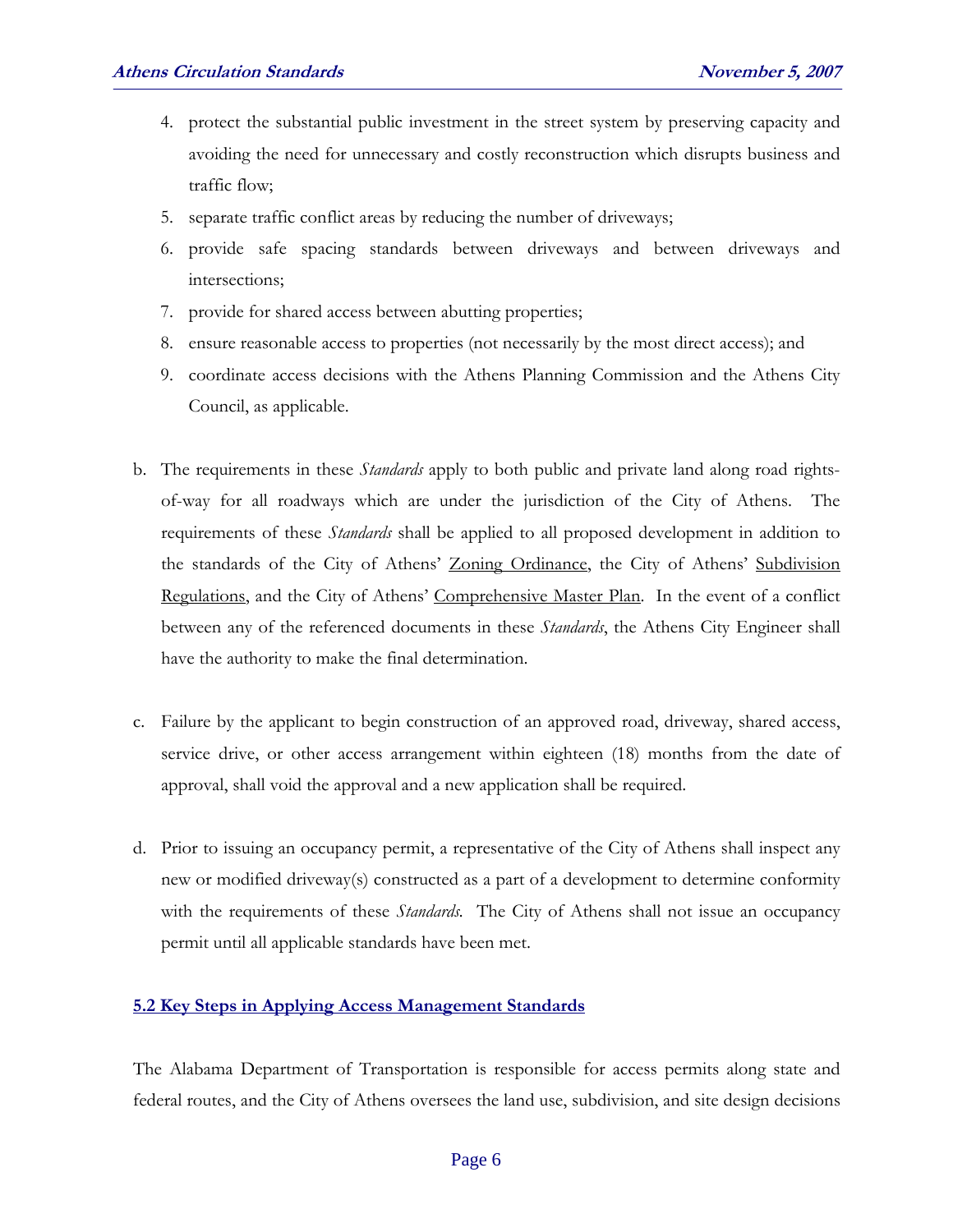that affect access needs on federal, state, and local roadways. Therefore, state and local coordination is essential to effective access management. Lack of coordination can undermine the effectiveness of regulatory programs and cause unnecessary frustration for permit applicants.

For a development with existing or potential access on a state route, timely communications are essential to an effective review procedure, and it begins with a coordinated permit review process. Applicants shall send copies of the completed permit application to the designated local reviewing official for the City of Athens as well as the state permitting official at the ALDOT District Office. Prior to any decision or recommendation, the City of Athens reviewing official and the ALDOT permitting official shall discuss the application.

Before a building permit is issued, property owners shall be required to submit the necessary certificates of approval from other affected regulatory agencies. An effective method of coordinating review and approval between developers and various government agencies is through a tiered process. The first stage is an informal meeting and "concept review" period, which allows officials to advise the developer about information needed to process a development application. This includes information on required state and local permits as well as any special considerations for the development site. The concept review provides the developer with early feedback on a proposal, before the preliminary plat or site plan has been drafted. Once the preliminary plan is drafted, it can be checked to determine if additional conditions are required for approval. The final plan that is formally submitted should then require only an administrative review.

Prior to approval of plats located adjacent to the state highway system, the City of Athens shall request a recommendation from the Alabama Department of Transportation. Applicants requesting access to the state highway system shall send a copy of the subdivision application to the ALDOT access permitting official. This shall occur early in the plat review process, preferably during conceptual review. Early monitoring of platting activity allows the Alabama Department of Transportation an opportunity to identify problems and develop acceptable alternatives.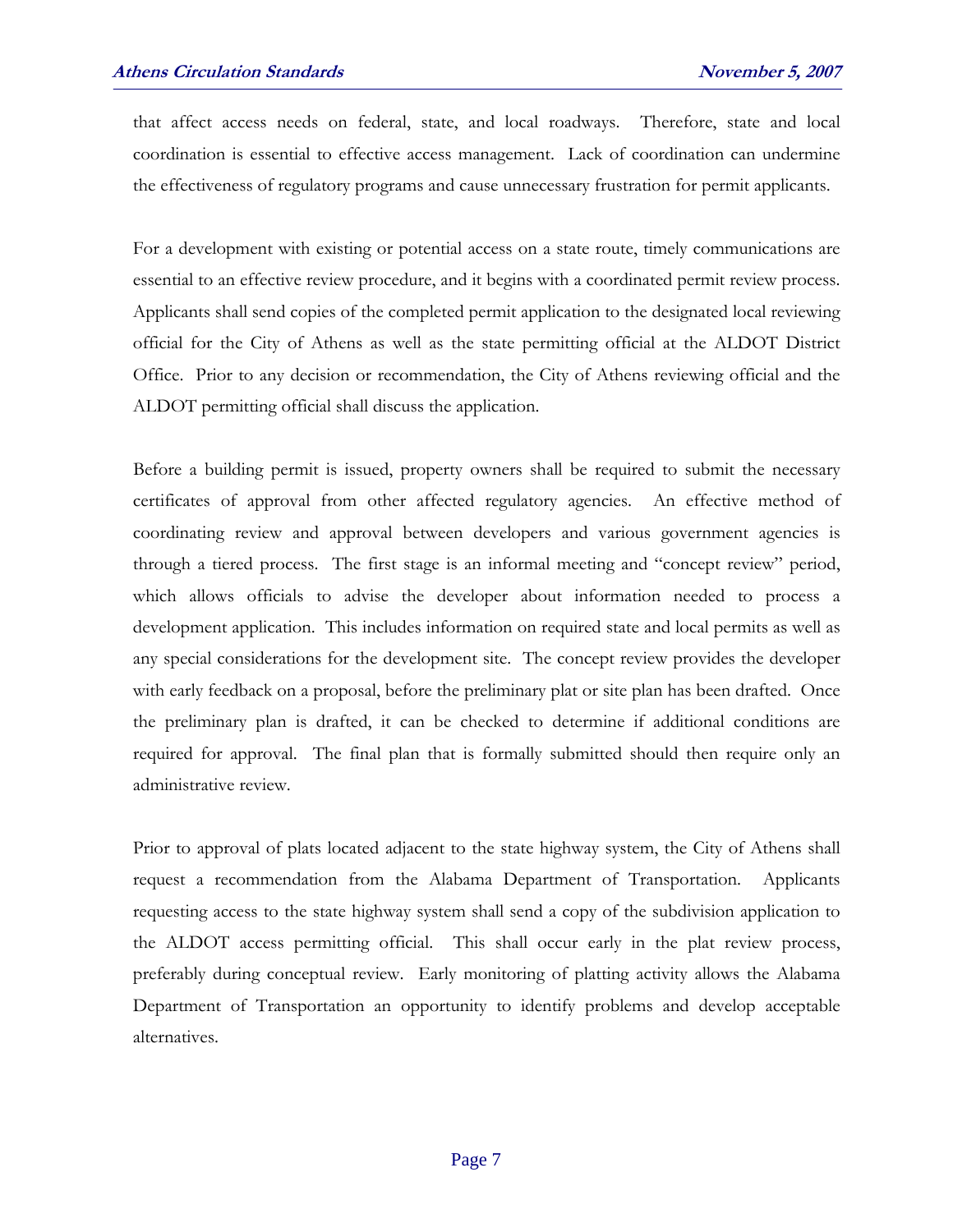#### **5.3 – Driveway Location and Design**

All lots hereafter created and all structures hereafter created, altered, or moved on property with frontage on or adjacent to City of Athens streets, shall conform to the following standards:

#### **5.3.1. General Driveway Design Standards.**

- Construction of driveways along acceleration or deceleration lanes, left turn storage lanes, and tapers shall be avoided, unless no other reasonable access to the property is available.
- Driveways on undivided roadways shall be aligned directly opposite driveways on the opposite side of the road, or offset from each other in accordance with applicable City Standards, due to the potential for conflicting left turns or jog maneuvers and resulting safety or operational problems.
- Driveway width and return radius or flare shall be adequate to serve the volume of traffic and provide for efficient movement of vehicles onto and off of the major thoroughfare. However, the width of driveways shall not be so excessive as to pose safety hazards for pedestrians and bicycles.
- Driveways with more than two lanes shall incorporate channelization features unless a traffic impact study demonstrates that channelization is not beneficial to the traveling public.
- Restrict the number of curb cuts or access points to one per property frontage, or provide justification for additional access points as applicable.
- Shared driveways between two parcels at the property lines shall be used where practical.

#### **5.3.2. Access Location Standards.**

**a. Access Point Approval** - No access point shall connect to a public street or road, without first receiving approval of the location and cross-section specifications from the City of Athens and ALDOT, as applicable. No access point shall connect to a private road unless approved by the Planning Commission and by the parties with an ownership interest in the private road.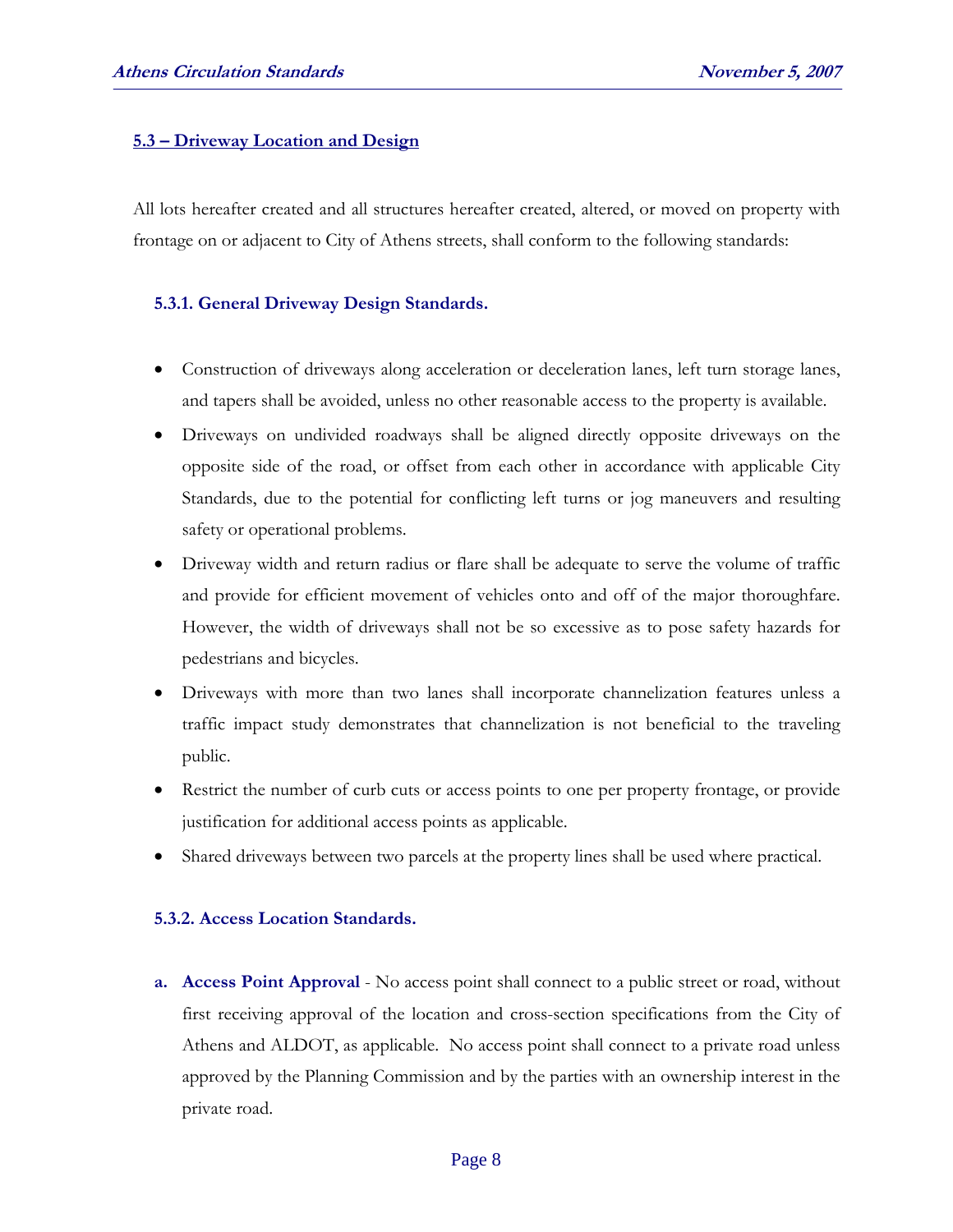- **b. Factors on Location of Driveway Access** At a minimum, the following factors shall be considered prior to making a decision on the location of a driveway or other access point:
	- 1. The characteristics of the proposed land use;
	- 2. The existing traffic flow conditions and the future traffic demand anticipated by the proposed development on the adjacent street system;
	- 3. The location of the property;
	- 4. The size of the property;
	- 5. The orientation of structures on the site;
	- 6. The minimum number of driveways or other access points needed to accommodate anticipated traffic based on a traffic impact study, as provided by the applicant and verified by the City of Athens, and ALDOT, as applicable. Such traffic impact study shall demonstrate that traffic operations and safety along the public street would be improved (or at least not negatively affected), and not merely that another access point is desired for convenience;
	- 7. The number and location of driveways on existing adjacent and opposite properties;
	- 8. The location of abutting streets or roads and the carrying capacity of nearby intersections;
	- 9. The proper geometric design of driveways;
	- 10. The spacing between opposite and adjacent driveways as well as any nearby intersection;
	- 11. The internal circulation between driveways and through parking areas;
	- 12. The size, location, and configuration of parking areas relative to the driveways;
	- 13. The intersection sight distance available at the proposed driveway location; and
	- 14. The speed of the adjacent roadway.
- **c. Access Point Location** Each access point location shall conform to requirements outlined in these *Standards* and current regulations of the City of Athens and ALDOT, as applicable.
- **d. Access Points within Right-of-Way** Driveways including the radii but not including right-turn lanes, passing lanes, and tapers, shall be located entirely within the right-of-way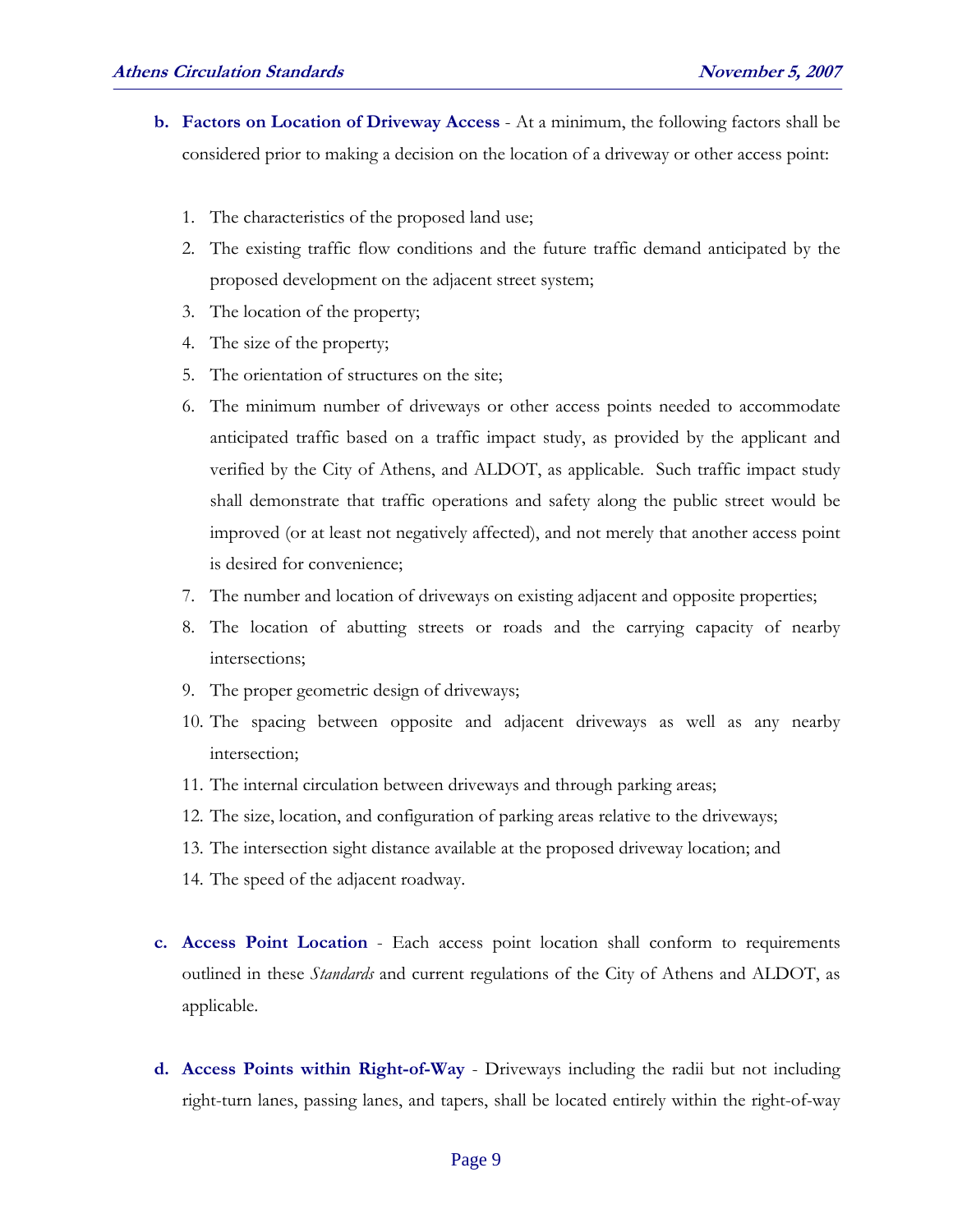frontage, unless otherwise approved by the City Engineer upon written certification from the adjacent land owner agreeing to such encroachment.

- **e. Backing-up from Parking or Loading Area onto a Public Street or Service Drive** Driveway access shall not be permitted for parking or loading areas that require backing maneuvers in a public street or road right-of-way or onto a public or private service drive.
- **f. Relationship to Lot Line** No part of a driveway shall be located closer than a distance equal to the flare radius of the driveway from a lot line unless it is a common or shared driveway. This separation is intended to help control storm water runoff and provide adequate area for any necessary on-site landscaping.
- **g. Existing Driveways** Except for shared driveways, existing driveways that do not comply with the requirements of these *Standards* shall be closed and a new means of access conforming to these Standards shall be approved when either of the following two circumstances occurs: 1) an application for a change of use requires a zoning change, or 2) a site plan requiring approval is submitted. A closed driveway shall be graded and landscaped to conform to adjacent land, and any curb cut shall be filled in with curb and gutter per the standards of the City of Athens and ALDOT, as applicable.
- **h. Intersection Sight Distance** Driveways shall be located so as not to interfere with safe intersection sight distance so as to comply with the City of Athens' Subdivision Regulations and A Policy on Geometric Design of Highways and Streets, published by the American Association of State Highway and Transportation Officials (AASHTO). **Table 1** depicts the typical intersection sight distance required for a stopped passenger car to either; 1) turn left onto a twolane highway with no median with a grade of 3 percent or less on the driveway, or 2) to turn right onto or cross a two-lane highway with no median with a grade of 3 percent or less on the driveway. For both conditions, any variations require the time gap to be modified and the required sight distance to be recalculated as per AASHTO. The values shown in **Table 1** originate from AASHTO's A Policy on Geometric Design of Highways and Streets. The design speed used to determine the required intersection sight distance shall be based upon the prevailing posted speed plus five miles per hour or the 85th percentile speed.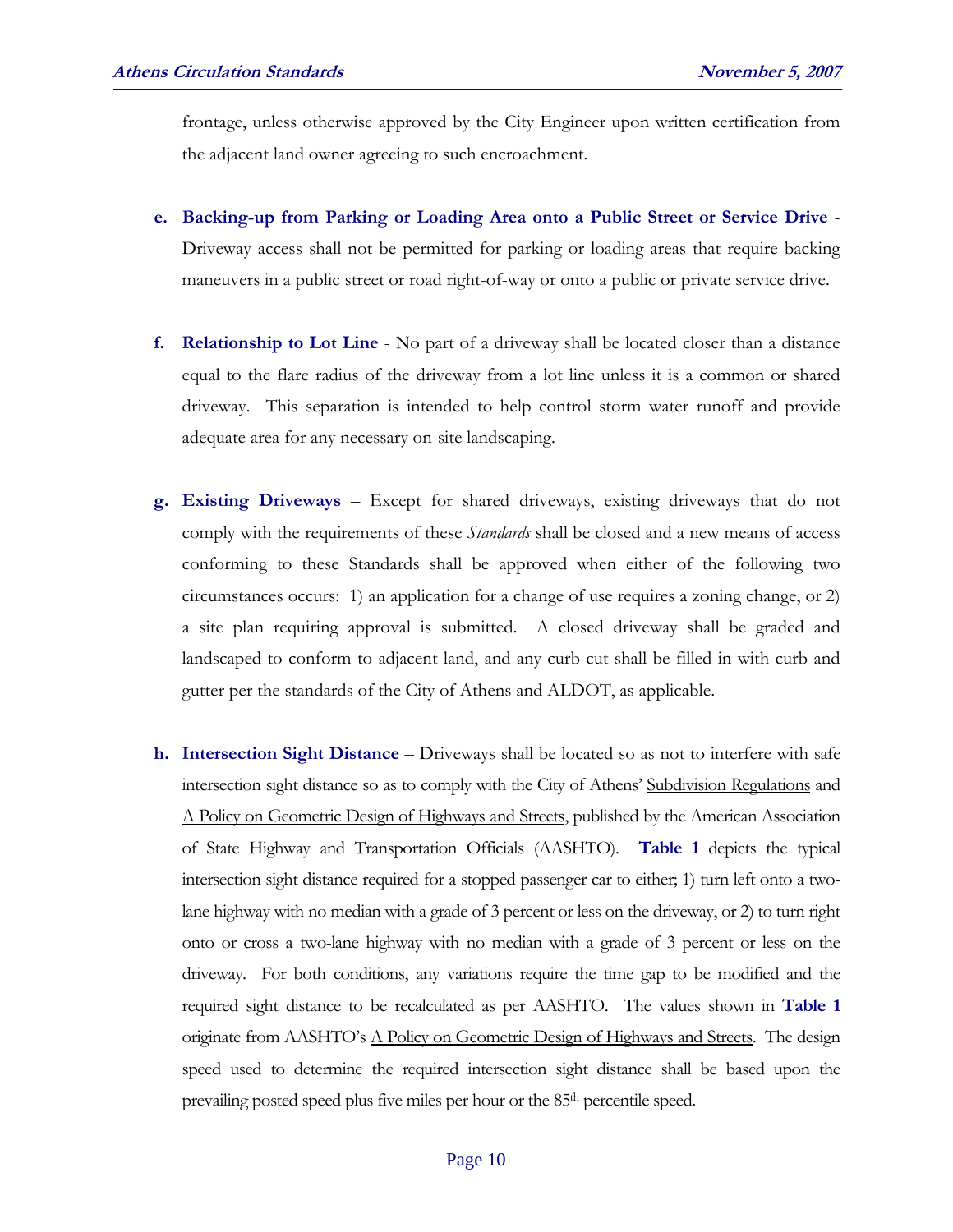| Design<br><b>Speed</b><br>(mph) | Left Turn from Stop<br><b>Design Intersection</b><br><b>Sight Distance (ft)</b> | <b>Right Turn from Stop/Crossing Maneuver</b><br><b>Design Intersection</b><br><b>Sight Distance (ft)</b> |  |
|---------------------------------|---------------------------------------------------------------------------------|-----------------------------------------------------------------------------------------------------------|--|
| 15                              | 170                                                                             | 145                                                                                                       |  |
| 20                              | 225                                                                             | 195                                                                                                       |  |
| 25                              | 280                                                                             | 240                                                                                                       |  |
| $30\,$                          | 335                                                                             | 290                                                                                                       |  |
| 35                              | 390                                                                             | 335                                                                                                       |  |
| 40                              | 445                                                                             | 385                                                                                                       |  |
| 45                              | 500                                                                             | 430                                                                                                       |  |
| $50\,$                          | 555                                                                             | 480                                                                                                       |  |
| 55                              | 610                                                                             | 530                                                                                                       |  |
| 60                              | 665                                                                             | 575                                                                                                       |  |
| 65                              | 720                                                                             | 625                                                                                                       |  |
| 70                              | 775                                                                             | 670                                                                                                       |  |

**Table 1 Design Intersection Sight Distance** 

**i. Traffic Signals** – Any signals proposed for installation or modification on City streets shall meet the minimum criteria as outlined in the latest edition of the Manual on Uniform Traffic Control Devices as published by the Federal Highway Administration. Additionally, traffic signals proposed for installation on City streets shall only be considered at those locations where their spacing from existing signals would not deteriorate roadway capacity along the street. A request for traffic signalization shall address the minimum criteria for installation outlined above as well as the roadway capacity impacts created by signal spacing. A development shall be responsible for all of any rightof-way, design, hardware, and construction costs of a traffic signal or traffic signal modification if it is determined that the signal installation or signal modification is warranted by the traffic generated from the development unless a development agreement between the City and the applicant is otherwise reached. The procedures for traffic signal installation and traffic signal modification shall be in accordance with criteria established by the City of Athens and the Alabama Department of Transportation, as applicable.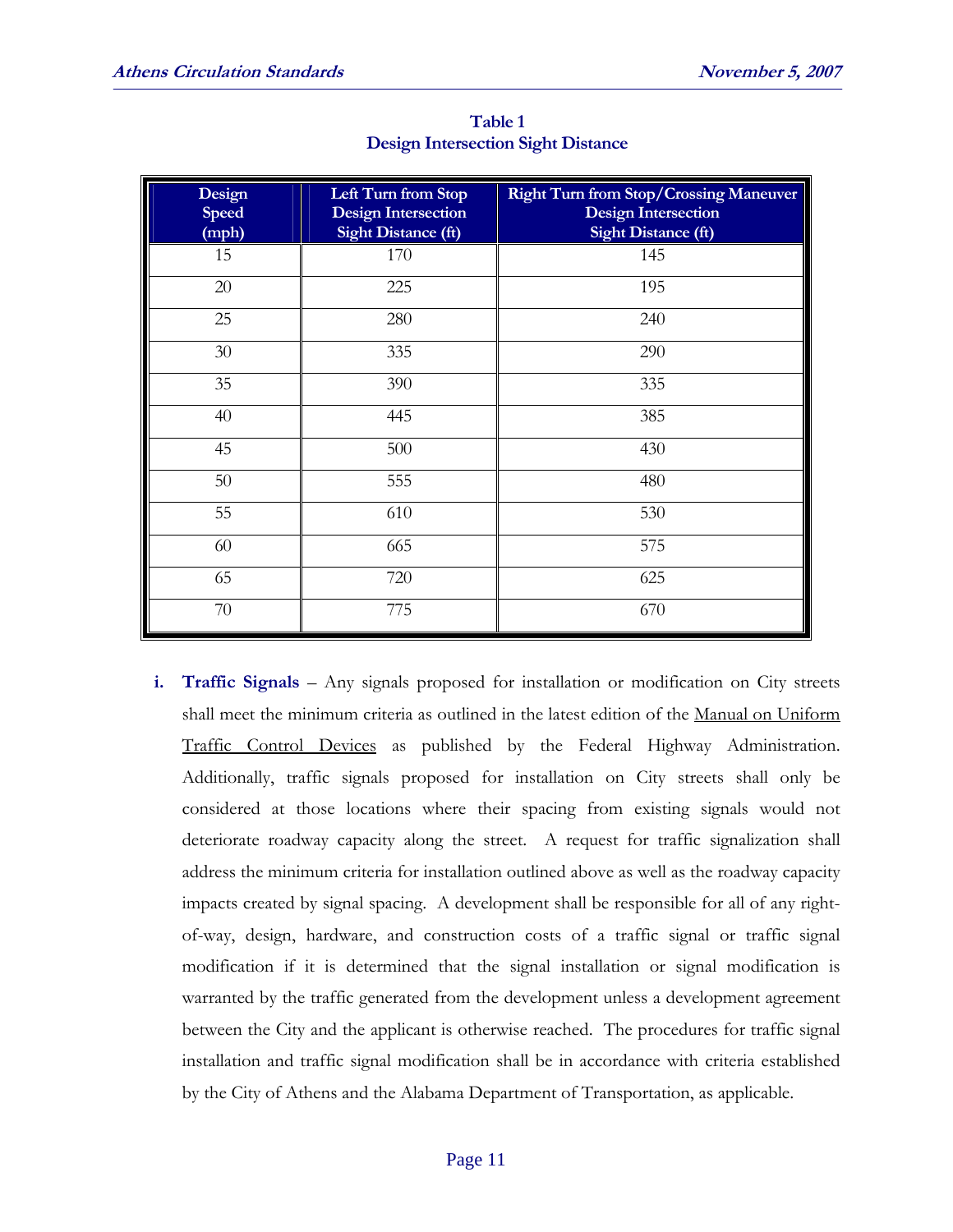#### **5.3.3. Number of Driveways Permitted.**

- a. Access for an individual parcel, lot, or building site or for contiguous parcels, lots, or building sites under the same ownership shall consist of either a single two-way driveway or a paired system wherein one driveway is designed, and appropriately marked, to accommodate ingress traffic and the other egress traffic.
- b. Direct access for single family residential lots or parcels shall not be permitted onto arterials roadways in the City of Athens, unless approved at the discretion of the City of Athens. Each such instance must be separately applied for and approved.
- c. A temporary access permit may be issued for construction entrances at the discretion of the City of Athens and the Alabama Department of Transportation, as applicable. Fieldentrance driveways shall be reviewed on a case-by-case basis. The review shall take into account the proximity of the adjacent driveways and intersecting streets, as well as traffic volumes along the roadway.
- d. For a parcel, lot, or building site with frontage exceeding 600 feet, or where a parcel, lot, or building site has frontage on at least two streets, an additional driveway may be allowed, provided that a traffic impact study is submitted by the applicant showing that conditions warrant an additional driveway and that all driveways meet the access management spacing standards.
- e. Certain developments generate enough traffic to warrant consideration of an additional driveway to reduce delays for exiting motorists. Where possible, these second access points shall be located on a side street or service drive, shared with adjacent uses, or designed for right-turn-in, right-turn-out only movements. These second access points shall also meet the spacing requirements of these *Standards*. In order to be considered for additional access points, the applicant shall be required to submit a traffic impact study to the City of Athens and the Alabama Department of Transportation, as applicable, which demonstrates the ability of the roadway system to accommodate the added access points and not degrade the levels of service on the roadway system beyond acceptable standards.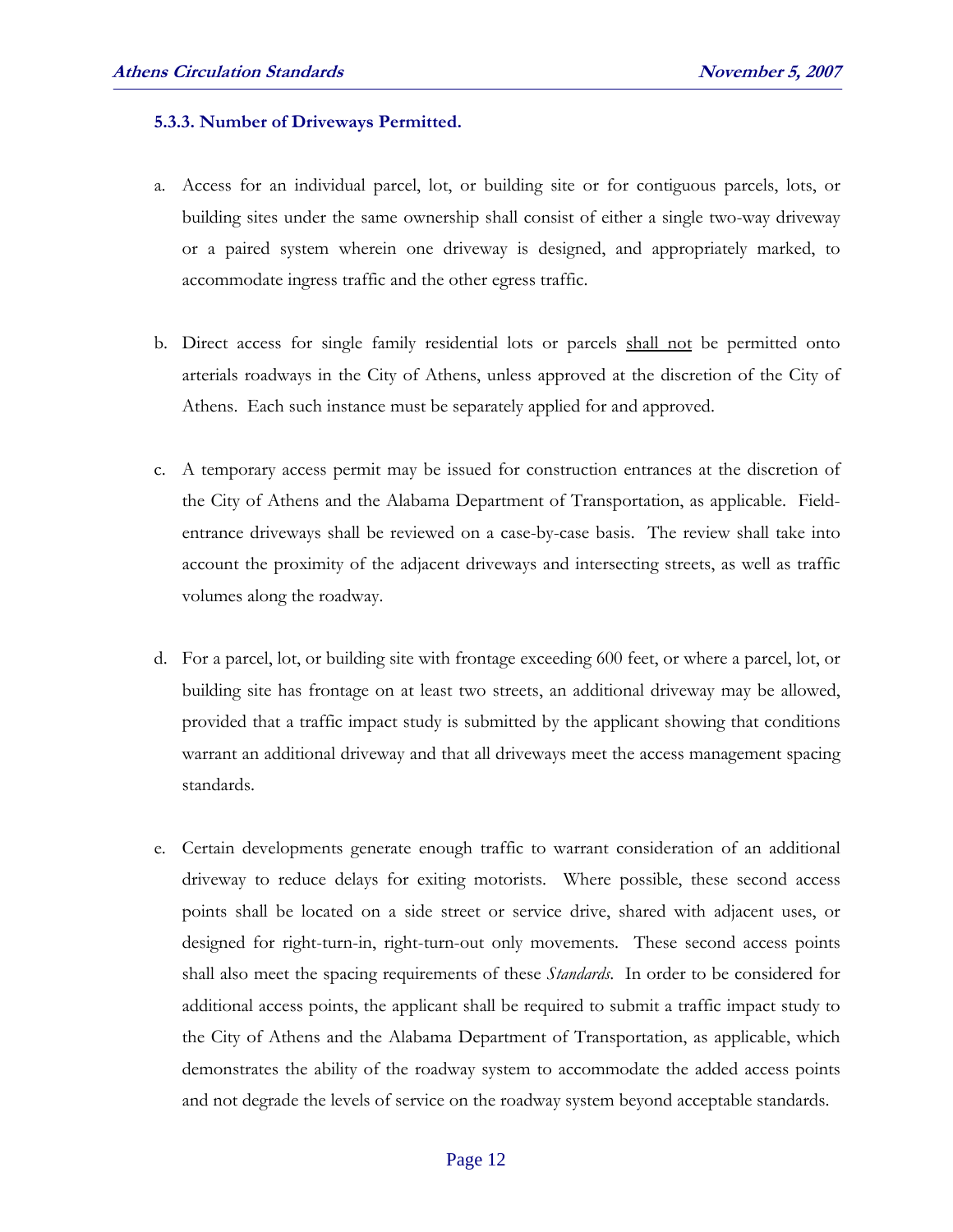#### **5.3.4. Driveway Spacing Standards.**

#### **a. Separation from Other Driveways**

1. The minimum spacing between unsignalized driveways and other access points shall be as outlined in **Table 2**. The minimum spacing shall be measured from the centerline of one driveway to the centerline of another driveway. The City of Athens and the Alabama Department of Transportation, as applicable may grant temporary access approval for properties along the roadway covered in these *Standards* until such time minimum spacing standards can be met, or alternative access meeting the standards of this ordinance is approved.

|                       | Minimum Driveway Spacing (ft) *                         |          |          |          |          |          |  |
|-----------------------|---------------------------------------------------------|----------|----------|----------|----------|----------|--|
| <b>Classification</b> | <b>Posted Speed Limit (MPH)</b>                         |          |          |          |          |          |  |
|                       | 55                                                      | 50       | 45       | 40       | 35       | $30$     |  |
| Residential           | As approved by the City per the Athens Zoning Ordinance |          |          |          |          |          |  |
| Minor Street          | N/A                                                     | N/A      | N/A      | $200$ ft | $150$ ft | $150$ ft |  |
| Residential           | 125 ft. Average                                         |          |          |          |          |          |  |
| Collector             |                                                         |          |          |          |          |          |  |
| Collector             | $350$ ft                                                | $300$ ft | $250$ ft | $200$ ft | $150$ ft | $150$ ft |  |
| Arterial              | $500$ ft                                                | $450$ ft | $400$ ft | 350ft    | $300$ ft | $250$ ft |  |

**Table 2 Driveway Spacing Standards** 

\* measured from centerline to centerline

- 2. In the case of expansion, alteration, or redesign of an existing development where the applicant can demonstrate that pre-existing conditions prohibit adherence to the minimum driveway spacing standards, the City shall have the authority to modify the driveway spacing standards or grant temporary access approval until such time that minimum spacing standards can be met or alternative access meeting the requirements of these *Standards* is approved. Such modifications shall be of the minimum amount necessary.
- b. **Access Point Separation from Intersections** Access points allowed along arterial and collector roadways in the City of Athens shall be separated from the centerline of an intersecting street a distance equal to the minimum access spacing criteria as outlined in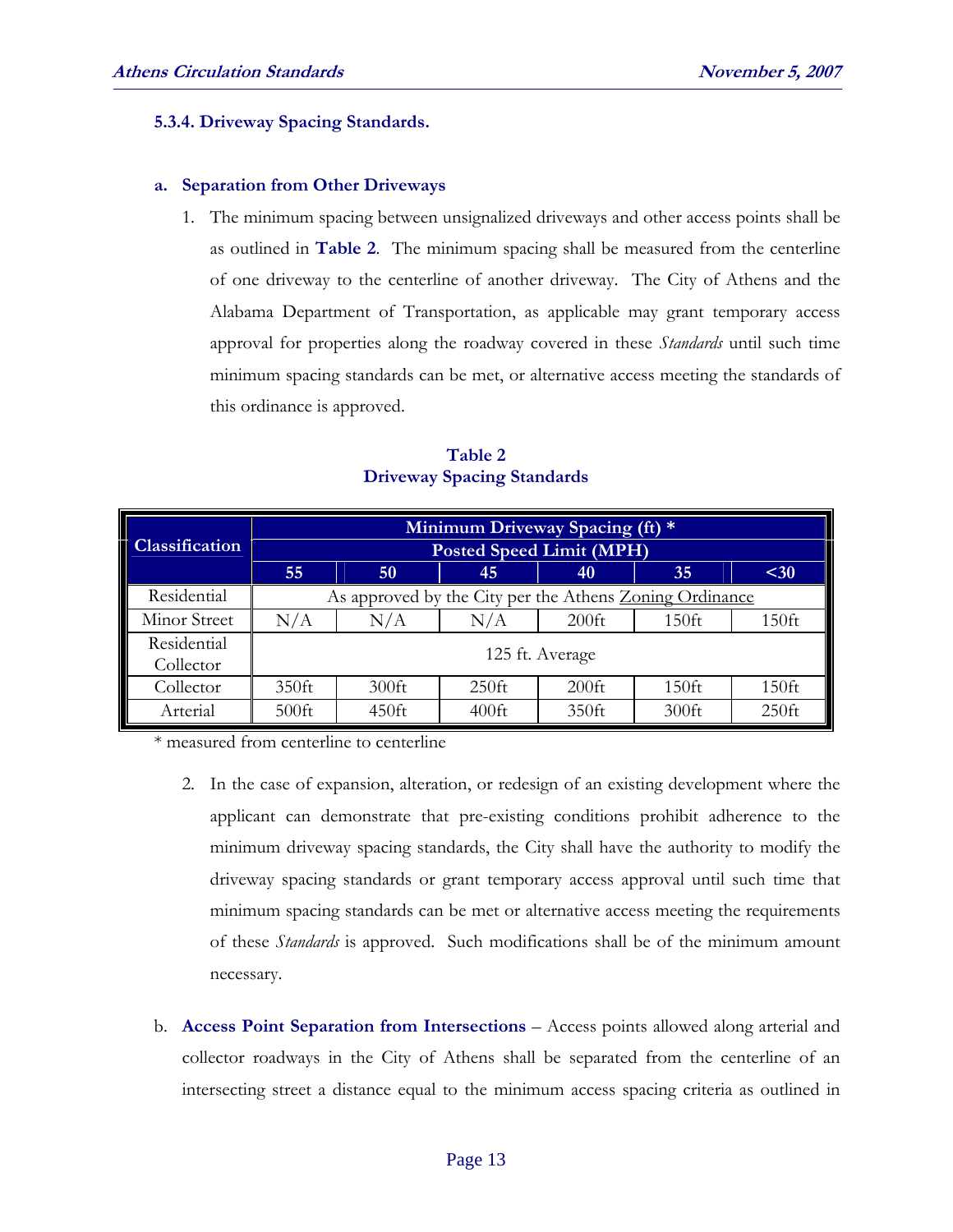**Table 2**. Access point spacing from intersections shall be measured from the centerline of the driveway to the nearest extended edge of the travel lane on the intersecting street.

#### **c. Access Alignment**

- 1. Access offsets shall be in accordance with the minimum spacing standards as outlined in previous paragraphs.
- 2. Access points should be perpendicular to the existing public street or an approved private road and shall line up with existing or planned driveways on the opposite side of the road wherever facing lots are not separated by a median.
- **d. Throat Length or Vehicle Stacking/Storage Space** There shall be two-hundred and fifty feet (250') (150 feet minimum) of throat length for entering and exiting vehicles at the intersection of a driveway and pavement of the public road or service drive as measured from the pavement edge (see **Figure 1** below). In areas where significant pedestrian/bicycle travel is expected, as determined by either the City of Athens or the Alabama Department of Transportation, the ingress and egress lanes shall be separated by a 4' to 10' wide median with a pedestrian refuge area.

#### **Figure 1 Throat Length Diagrams**



#### **e. Construction Standards**

**1. Curb radii** – Curb radii standards for the roadway covered in these *Standards* shall meet the current standards of the City as outlined in their Subdivision Regulations and the Alabama Department of Transportation, where applicable.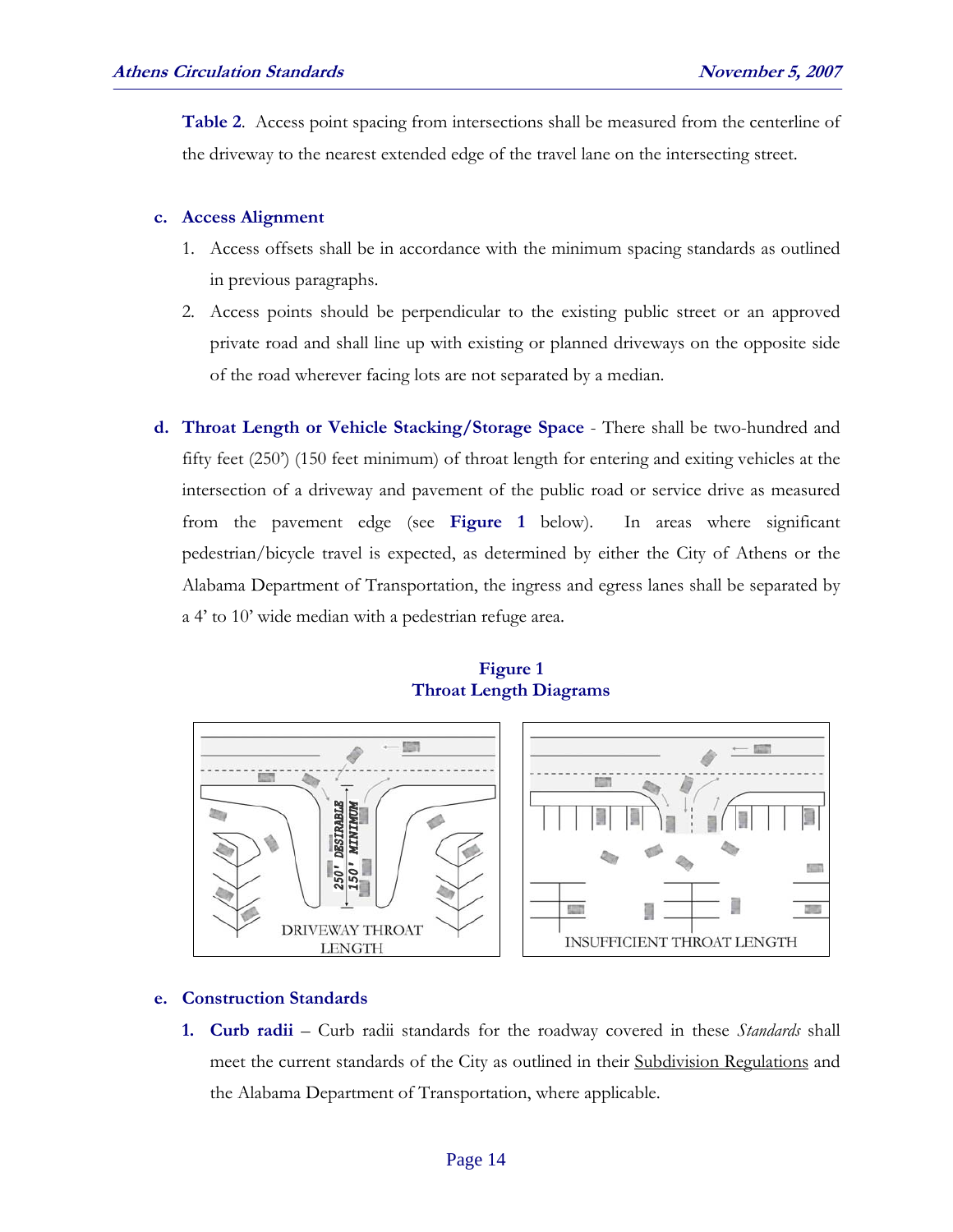#### **2. Deceleration lanes and tapers:**

- a. Deceleration lanes shall be required at all permitted access points along an arterial roadway in the City of Athens. Additionally, deceleration lanes shall be required at all permitted access points along a collector roadway in the City of Athens unless a traffic impact study is conducted by the Applicant which illustrates that such lanes are not required, and the study is approved by the City Engineer.
- b. Deceleration lane and taper lengths shall be constructed in accordance with the Alabama Department of Transportation Special and Standard Highway Drawings, most recent edition and/or standards of the City of Athens, as applicable.
- c. Where the amount of frontage precludes the construction of a deceleration lane and taper combination entirely within the property lines of a parcel, the property owner shall work with adjoining property owners to coordinate access to both parcels of property.
- d. A continuous right-turn lane may be required where driveway spacing standards restrict the use of consecutive turn bays with tapers and where it is determined by the City of Athens and the Alabama Department of Transportation, as applicable, that the continuous right turn lane would not be used as a through lane.
- **3. Left Turn Lanes** Left turn lanes shall be required at all access points requested to the City's arterial street system. Left turn lanes shall be required at all access points requested to the City's collector street system unless a traffic impact study is conducted by the Applicant which illustrates that such a lane is not required, and the study is approved by the City Engineer. On those roadways where medians currently exist, the construction of a median opening at a private access point shall require the construction of left turn lanes in accordance with the current standards of the City of Athens and the Alabama Department of Transportation, as applicable. Entities requesting permits for private driveways and/or public streets that align with existing median openings shall construct left turn lanes at said median openings, if they are not already present. All left turn lanes and taper lengths shall be constructed in accordance with the Alabama Department of Transportation Special and Standard Highway Drawings, most recent edition and/or standards of the City of Athens, as applicable.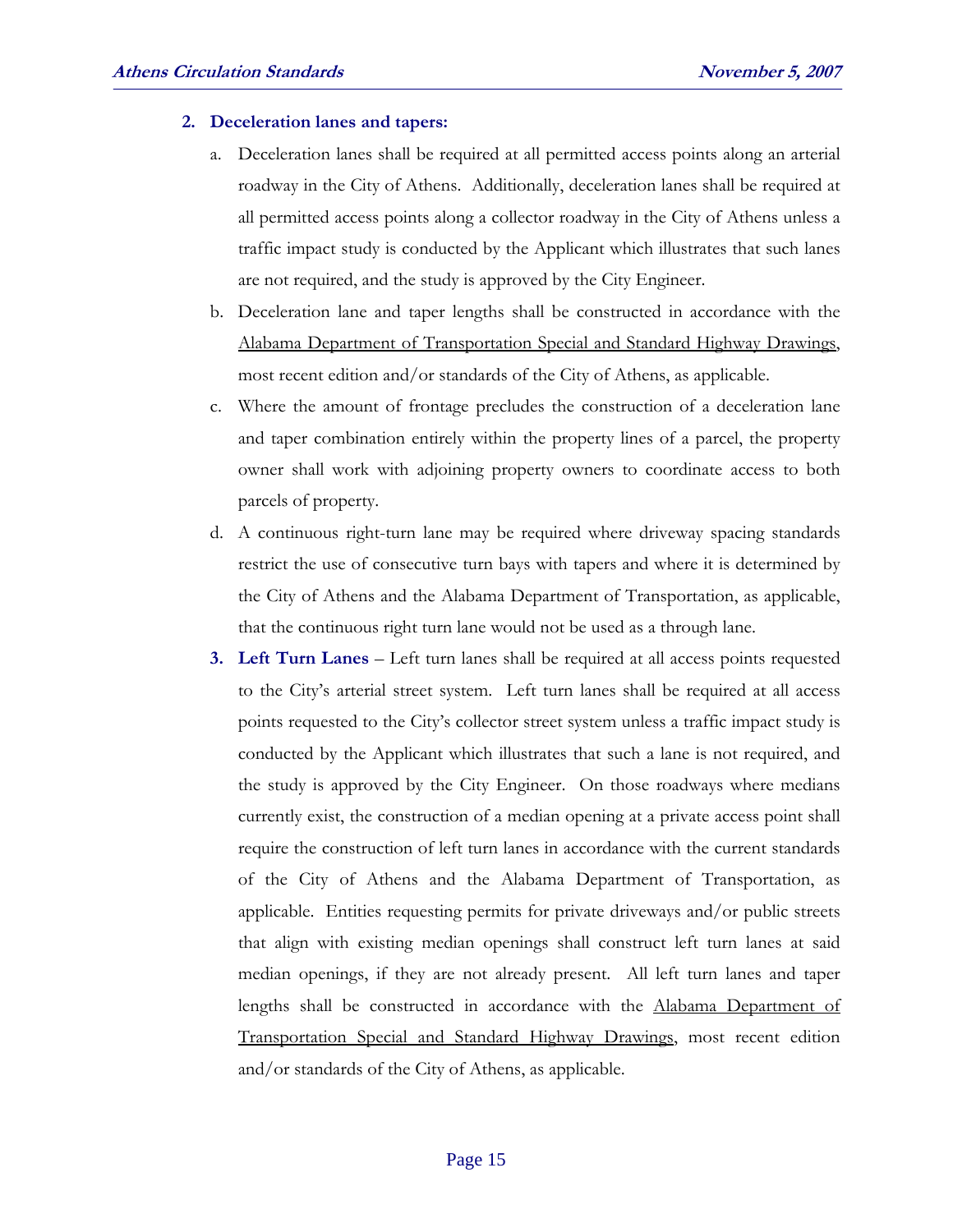- **4. Directional Signs and Pavement Markings** In order to ensure smooth traffic circulation on the site, directional signs and pavement markings shall be installed as outlined in the latest edition of the Manual on Uniform Traffic Control Devices in conjunction with the standards of the City of Athens and the Alabama Department of Transportation, as applicable.
- **5. Shared Access** Shared access is strongly encouraged and in some cases shall be required.
- **f. Shared Driveways:** Sharing or joint use of a driveway by two or more property owners shall be encouraged. In cases where access is restricted by the spacing standards outlined in these *Standards*, a shared driveway may be the only access design allowed. The shared driveway shall be constructed along the midpoint between the two properties unless a written easement is provided which allows traffic to travel across one parcel to access another parcel and/or access the public street.
- **g. Frontage Roads:** In cases where a frontage road exists, property access shall be provided via such frontage road, rather than by direct connection to the abutting arterial street.
- **h. Rear Service Drives:** Rear service drives shall be encouraged, especially for locations where connection to a side street is available. In addition to access along the rear service drive, direct connection(s) to the arterial street may be allowed, provided that the driveways meet the requirements of these *Standards*.
- **i. Parking Lot Connections** Where a proposed parking lot is adjacent to an existing parking lot of a similar use, there shall be a vehicular connection between the two parking lots where physically feasible, as determined by the City of Athens and the Alabama Department of Transportation, as applicable. For developments adjacent to vacant properties, the site shall be designed to provide for a future connection. A written access easement signed by both landowners shall be presented as evidence of the parking lot connection prior to the issuance of any final zoning approval.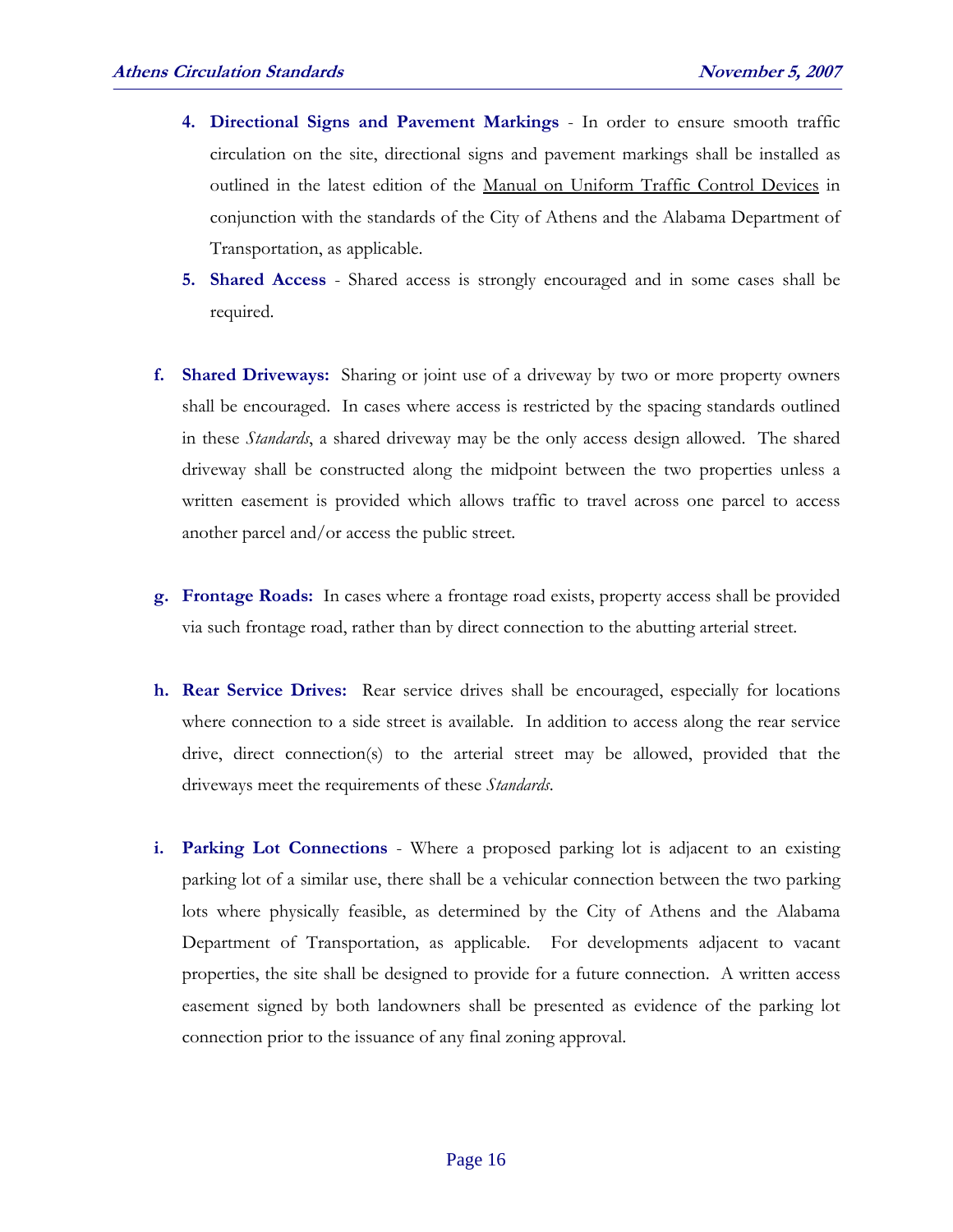**j. Access Easements** - Shared driveways, cross access driveways, connected parking lots, and service drives shall be recorded as an access easement and shall constitute a covenant running with the land. Operating and maintenance agreements for these facilities shall be recorded with the deed.

#### **k. Medians and Median Openings**

- 1. The type, location, and length of medians on public roads shall be determined by the entity having jurisdiction over such roads. This determination shall be made in consultation with the City of Athens and the Alabama Department of Transportation as applicable, and shall be based on the following: existing and projected traffic conditions; the type, size, and extent of existing and projected development; the amount of traffic generated by development; traffic control needs; and other factors.
- 2. The minimum spacing between full median openings shall be twice the minimum access point standards as outlined in **Table 2** of these *Standards* based on the classification of the facility (example: arterial / 55 mph / 500 feet access point spacing – 1000 feet minimum median opening spacing).
- 3. Median openings intended to serve development shall meet or exceed the minimum median opening spacing standards and shall also be justified by a traffic impact study approved by the City of Athens and the Alabama Department of Transportation, as applicable. The cost for preparation of the traffic impact study and construction of the median opening or openings, including installation and operation of signals and other improvements where warranted, shall be borne by the applicant.

#### **5.3.5. Service Drives and Other Shared Access Standards.**

a. The use of shared access, parking lot connections, and service drives, in conjunction with driveway spacing, is intended to preserve traffic flow along major thoroughfares and minimize traffic conflicts, while retaining reasonable access to the property. Where noted above, or where the City of Athens and the Alabama Department of Transportation, as applicable, determines that restricting new access points or reducing the number of existing access points may have a beneficial impact on traffic operations and safety while preserving the property owner's right to reasonable access, then access from a side street, a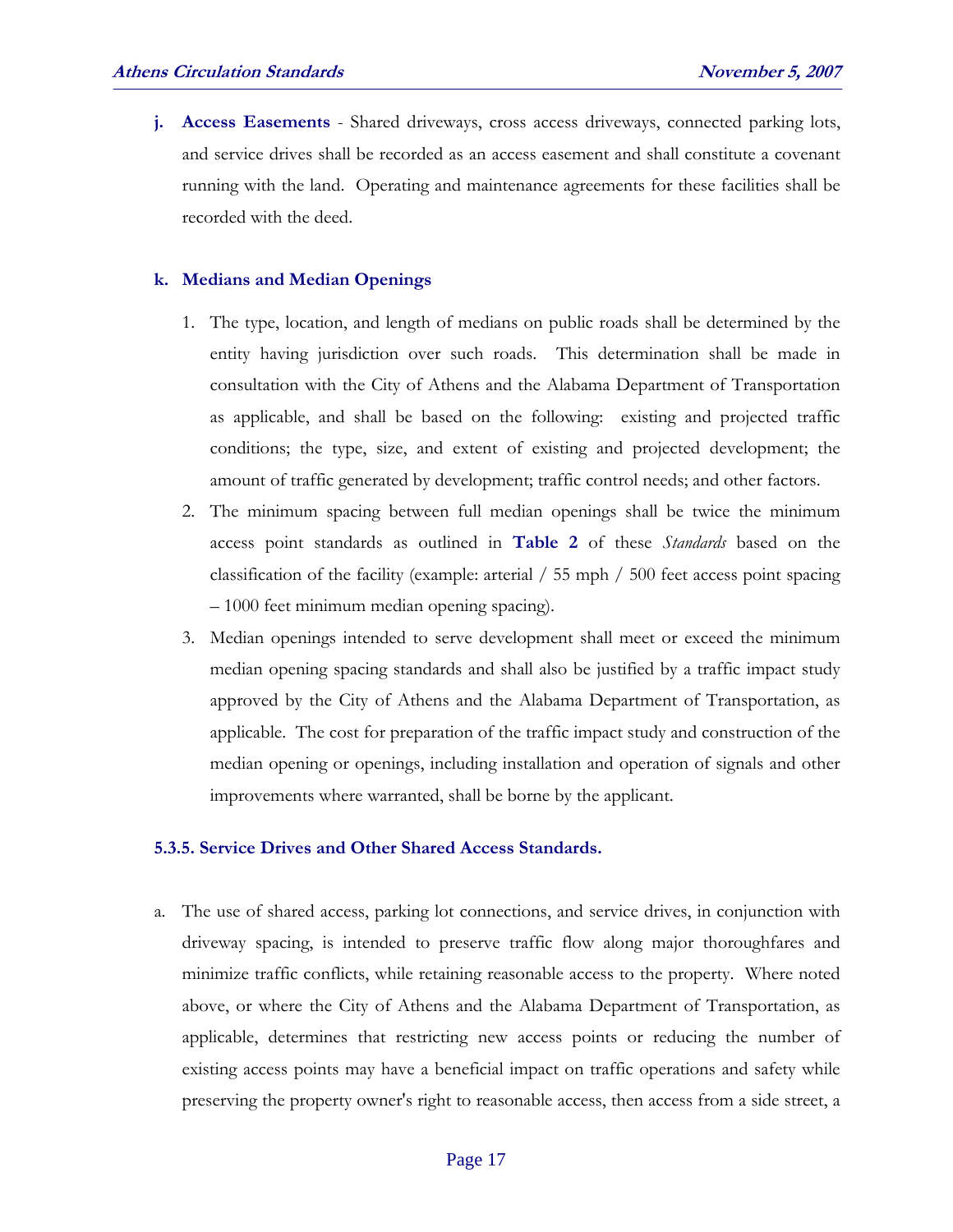shared driveway, a parking lot connection, or service drive connecting two or more properties or uses may be required instead of more direct connection to the arterial or collector street. However, where traffic safety would be improved, and the driveway spacing requirements of these *Standards* can be met, then direct connection to the roadways covered by these *Standards* may be allowed in addition to a required service drive.

- 1. In particular, shared access, service drives, or at least a connection between abutting land uses shall be required in the following cases unless a traffic impact study is conducted by the Applicant which illustrates that the above mentioned is not required, and the study is approved by the City Engineer:
	- a. When the driveway spacing standards of this section cannot be met;
	- b. When the driveway could potentially interfere with traffic operations at an existing or planned traffic signal location;
	- c. When the site is along a collector or arterial with high traffic volumes or along segments experiencing congestion and/or a relatively high number of crashes;
	- d. When the property frontage has limited sight distance; and/or
	- e. When the fire (or emergency services) department recommends a second means of emergency access.
- 2. In areas where frontage roads or rear service drives are recommended, but adjacent properties have not yet been developed, the site shall be designed to accommodate a future road/facility designed according to the standards of the City of Athens and the Alabama Department of Transportation, as applicable. The City of Athens and the Alabama Department of Transportation, as applicable, may approve temporary access points where a continuous service drive is not yet available and a performance bond or escrow is accepted to assure elimination of temporary access when the service road is constructed.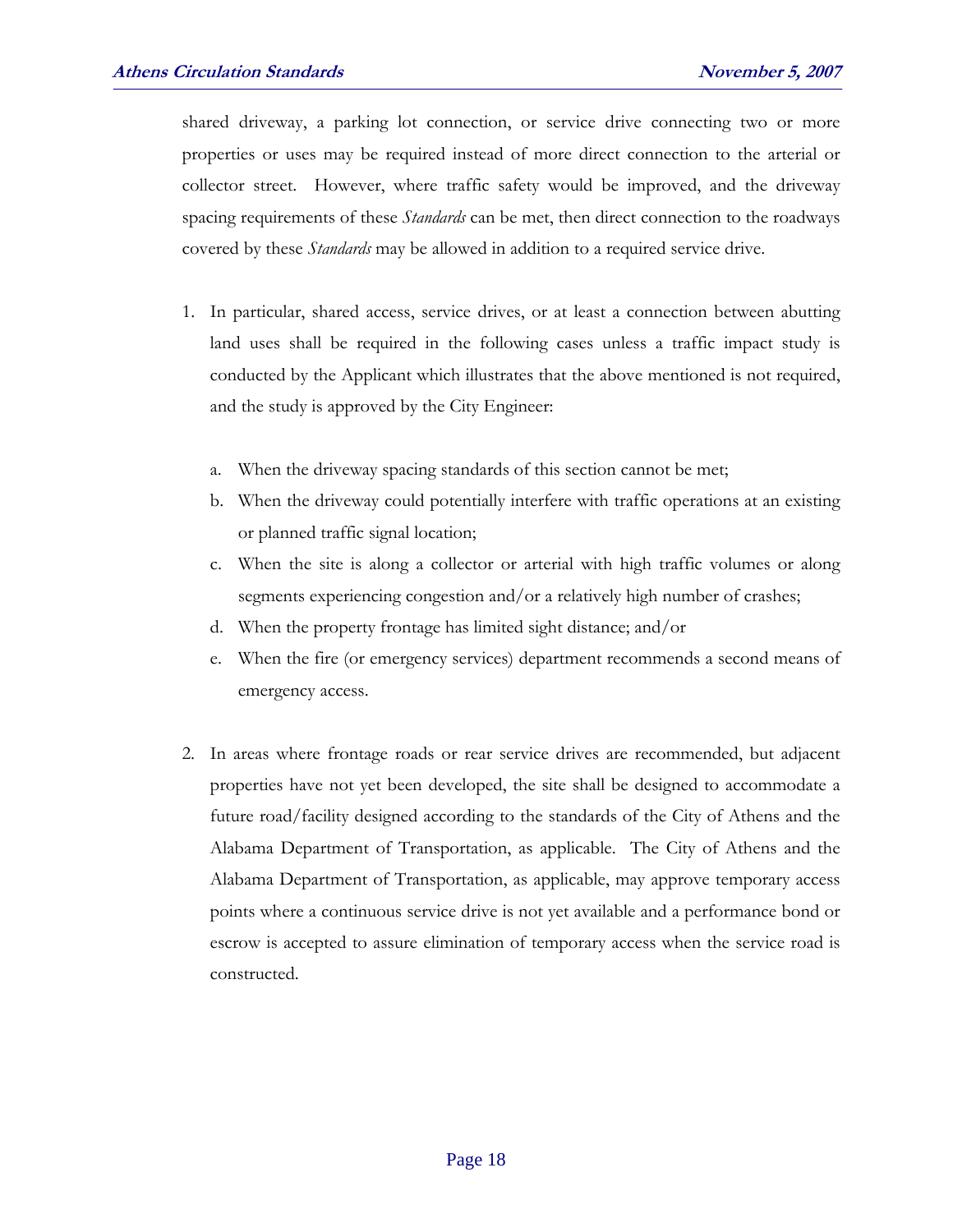- b. The standards for service drives shall be as follows:
	- 1. **Site Plan Review** The City of Athens and the Alabama Department of Transportation, as applicable, shall review and approve all service drives to ensure safe and adequate continuity of the service drive between contiguous parcels as part of the site plan review process.
	- 2. **Front and Rear Service Drives** A front or rear service drive may be established on property which abuts only one public road. The design of a service road shall conform to current design standards of the City of Athens and the Alabama Department of Transportation, as applicable.
	- 3. **Location** Service roads shall generally be parallel to the front property line and may be located either in front of or behind principal buildings and may be placed in required yards. In considering the most appropriate alignment for a service road, the City of Athens and the Alabama Department of Transportation, as applicable, shall consider the setbacks of existing and/or proposed buildings as well as anticipated traffic flow for the site.
	- 4. **Distance from Intersections on Service Drives** Frontage road and service drive intersections at collector or arterial streets shall be designed according to the same minimum standards as described for driveways in these *Standards*.
	- 5. **Driveway Entrance** The City of Athens and the Alabama Department of Transportation, as applicable, shall approve the location of all accesses to a service drive, based on current City of Athens and Alabama Department of Transportation driveway standards. Access to a service drive shall be located to ensure no undue interference with the free movement of service drive and emergency vehicle traffic, to provide safe sight distance, and to provide a safe driveway grade as established by the City of Athens and the Alabama Department of Transportation, as applicable.
	- 6. **Parking** The service road is intended to be used exclusively for circulation, not as a parking, loading, or unloading aisle. Parking shall be prohibited along two-way frontage roads and service drives. One-way roads or two-way roads designed with additional width for parallel parking may be allowed if it can be demonstrated through a traffic study that on-street parking will not significantly affect the capacity, safety, or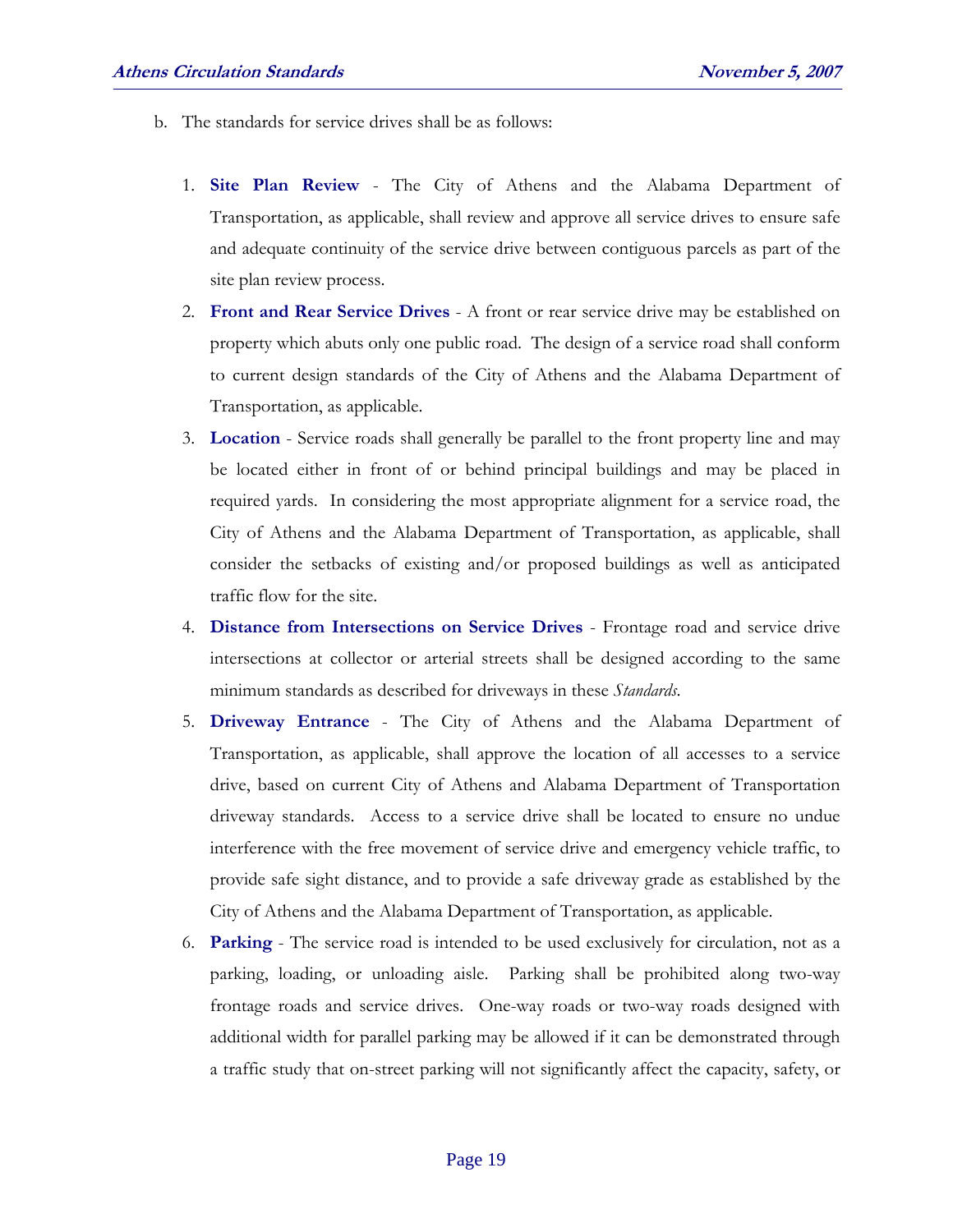operation of the frontage road or service drive. Perpendicular or angle parking along either side of a designated frontage road or service drive is prohibited.

- 7. **Directional Signs and Pavement Markings** Pavement markings may be required to help promote safety and efficient circulation. All directional signs and pavement markings along the service drive shall conform to the current Manual of Uniform Traffic Control Devices.
- 8. **Pre-existing Conditions** In the case of expansion, alteration, or redesign of existing development where it can be demonstrated that pre-existing conditions prohibit installation of a frontage road or service drive in accordance with the aforementioned standards, the City of Athens and the Alabama Department of Transportation, as applicable, shall have the authority to allow and/or require alternative cross access between adjacent parking areas through the interconnection of main circulation aisles. Under these conditions, the aisles serving the parking stalls shall be aligned perpendicularly to the access aisle with islands, curbing, and/or signage to further delineate the edges of the route to be used by through traffic.

#### **6. TRAFFIC IMPACT STUDY DETERMINATION STANDARDS**

#### **6.1 General**

The traffic impact study report shall identify the traffic impacts and any traffic problems generated by a proposed land use. The report shall also identify the improvements required to ensure safe ingress and egress from a proposed development, maintain street capacity, and eliminate hazardous conditions. The following standards have been established for the preparation of Traffic Impact Studies (TIS) for development proposals of all land use types*.* These standards exist to ensure consistent and proper traffic planning and engineering practices are followed when land use actions are being considered. The standards provide for a standard process, set of assumptions, set of analytic techniques, and a presentation format to be used in the preparation of the TIS.

#### **6.2 Applicability**

Developers and/or property owners shall be required to conduct traffic impact studies, as described herein, for proposed developments that meet any of the following criteria: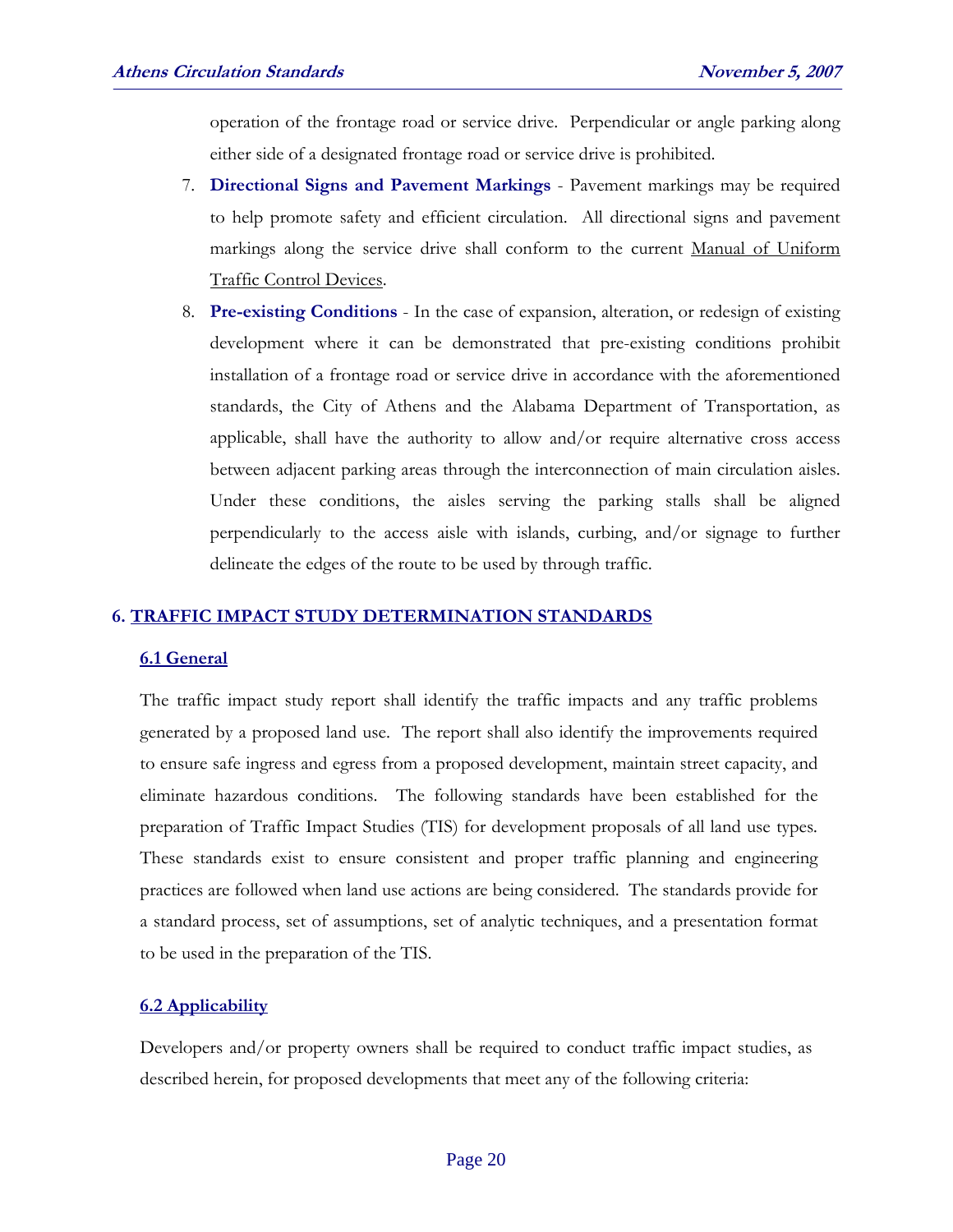- a. When a development proposes to take direct access to a collector or arterial roadway and the proposed development is larger than the thresholds established by the Institute of Transportation Engineers (ITE) as shown in **Table 3**. This threshold shall be determined by the full buildout of the project, not by individual phases of the project. If a project is completed that does not meet the threshold established in **Table 3** and later a subsequent phase(s) of that project is built or a separate project on an adjacent or contiguous parcel of land to the previous project is built, the combined development size shall be used to determine if a traffic impact study is required; or
- b. When in the opinion of the City of Athens, significant operational deficiencies, capacity deficiencies, and/or safety concerns on the surrounding roadways and intersections currently exist or would be created as a result of the development's expected project.

| <b>Land Use</b>                                     | Size (units)        |  |  |
|-----------------------------------------------------|---------------------|--|--|
| Residential - Single Family Detached                | 70 dwelling units   |  |  |
| Residential - Townhomes/Condos                      | 120 dwelling units  |  |  |
| Residential - Apartments                            | 100 dwelling units  |  |  |
| Residential - Assisted Living                       | 285 beds            |  |  |
| Shopping Center                                     | $17,500$ sf         |  |  |
| Fast Food Restaurant w/drive-thru                   | $1,500$ sf          |  |  |
| High-Turnover Sit-Down Restaurant                   | $5,900$ sf          |  |  |
| Quality Restaurant                                  | 8,300 sf            |  |  |
| Gas/Service Station w/Convenience Market & Car Wash | 5 fueling positions |  |  |
| Bank w/drive-thru                                   | $2,200$ sf          |  |  |
| Pharmacy w/drive-in                                 | $8,500$ sf          |  |  |
| Hotel/Motel                                         | 95 rooms            |  |  |
| General Office                                      | 43,000 sf           |  |  |
| Medical/Dental Office                               | $21,000$ sf         |  |  |
| General Light Industrial                            | 102,000 sf          |  |  |
| Manufacturing                                       | 137,000 sf          |  |  |

**Table 3 Traffic Impact Study Thresholds by Land Use**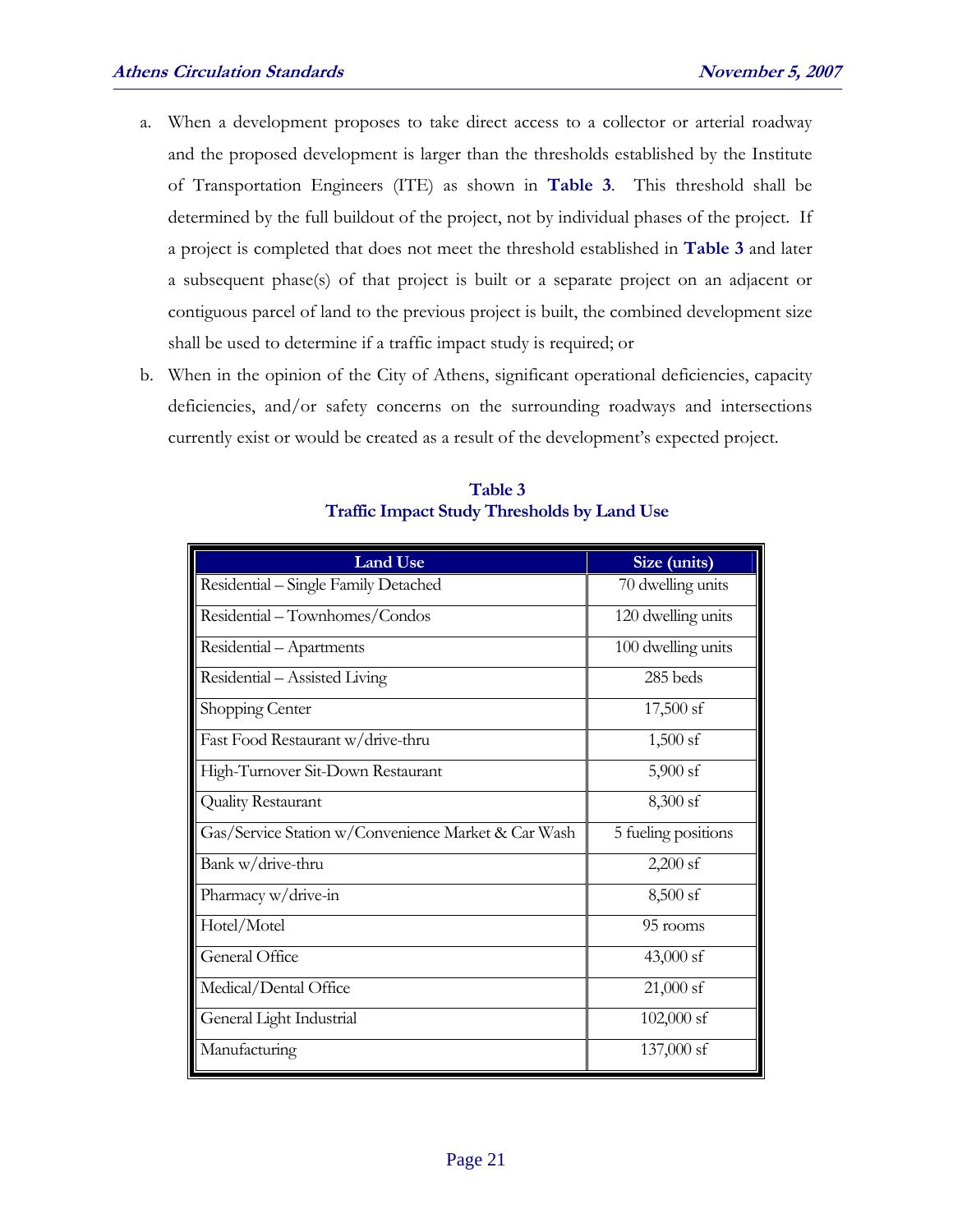The thresholds for land uses that are not depicted in **Table 3** shall be based upon the ITE standard of 100 or more peak hour trips or 750 or more daily trips, whichever is less.

Developers who are proposing projects shall contact the City of Athens to discuss traffic impact standards prior to submitting a rezoning application or subdivision/site plans to determine the traffic impact study requirements for each project.

#### **6.3 Applicant Responsibility**

The responsibility for conducting a TIS and assessing the traffic impacts associated with an application for development approval rests with the Applicant. The assessment of these impacts shall be contained within a TIS report as specified herein. It shall be prepared under the supervision of, and sealed by, a Licensed Professional Engineer in Alabama with experience in traffic engineering and transportation planning/engineering.

For all State Highways within the study area, the Applicant is required to meet the requirements of the Alabama Department of Transportation (ALDOT) in addition to those of the City of Athens.

#### **6.4 Capacity and Safety Issues**

The goal of the TIS is to address traffic related issues that result from new development and to determine the improvements required to address and mitigate those issues such that street maximum capacities are not exceeded and traffic and pedestrian safety is maintained. Development of property has a direct impact on transportation, including vehicular, transit, bicycle, and pedestrian traffic. In order to meet capacity and safety needs as they relate to the traffic generated from a particular land use, specific traffic circulation improvements shall be made. The competing objectives of vehicular movement, pedestrians, bicyclists, and others must be balanced in the development review process. The TIS shall provide information and guidance as plans are developed and decisions are made for the proposed development plan.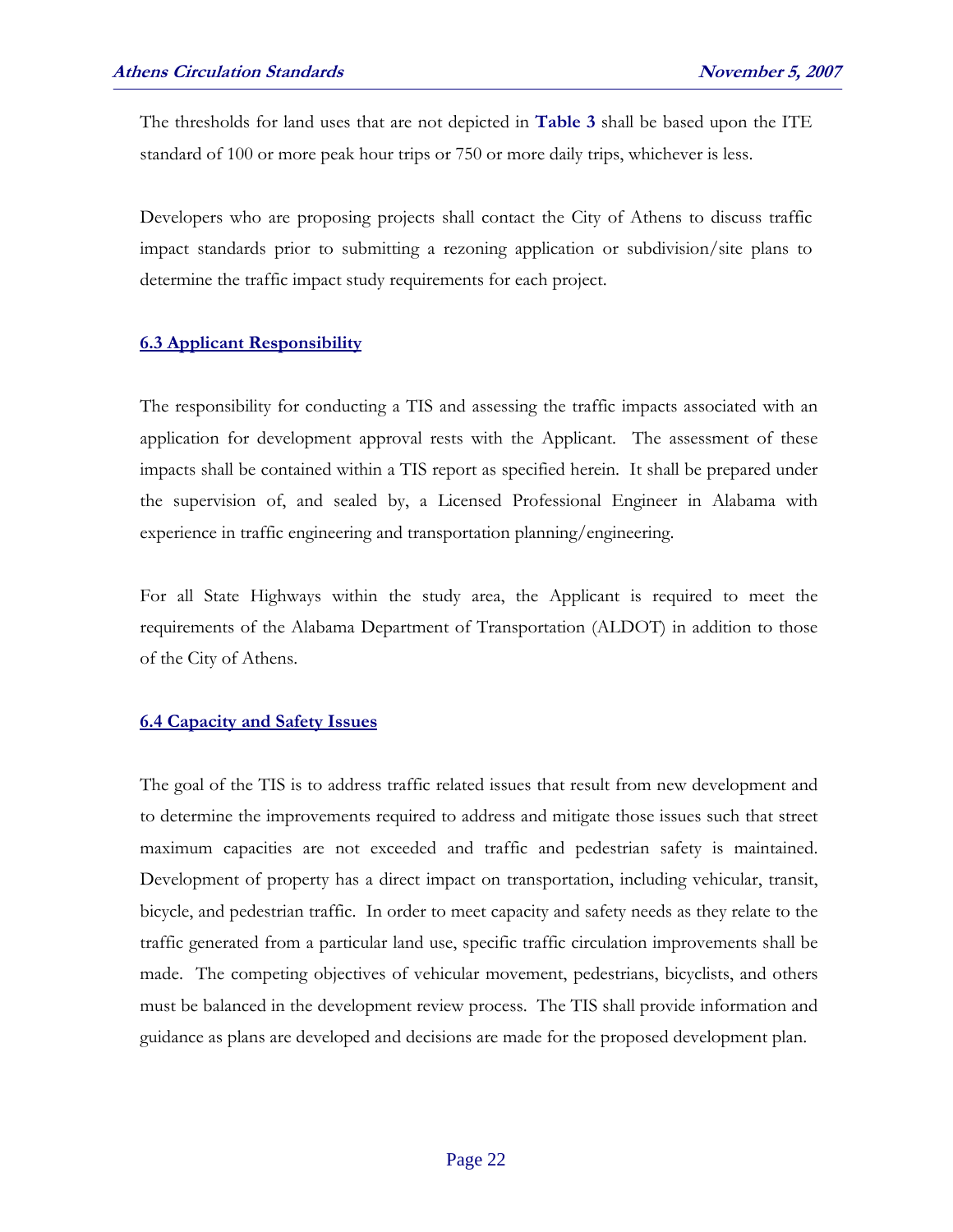#### **6.4.1 Vehicular Traffic Improvements.**

Examples of traffic capacity and safety improvements to mitigate development impacts include but are not limited to: road widening, turn lanes, deceleration lanes, intersection through lanes, traffic signals, traffic signal modifications, stop signs, design speed adjustments, modifications to access points, roundabouts, and other traffic calming techniques as approved by the City.

#### **6.4.2 Pedestrian Traffic Considerations and Improvements.**

Examples of street conditions that promote safe, comfortable, and convenient pedestrian environments include: narrower roadways that promote shorter walking conditions; short blocks; lower prevailing travel speeds; sidewalks; well-defined crosswalks, median refuge areas and islands at street intersections. Walkway tunnels and overhead structures are examples of safety improvements that afford maximum protection for pedestrians.

#### **6.4.3 Bicycle Traffic Improvements.**

The addition of on-street bicycle lanes or off-street bicycle paths may be needed to achieve connectivity between the proposed project and the existing bikeway system. All on-street bicycle lanes shall meet the standards of the City of Athens and the Alabama Department of Transportation, as applicable.

#### **7. TRAFFIC IMPACT STUDY PROCEDURES AND CRITERIA**

If a Traffic Impact Study is determined to be required by an Applicant for a development, the procedures and criteria discussed herein shall be followed.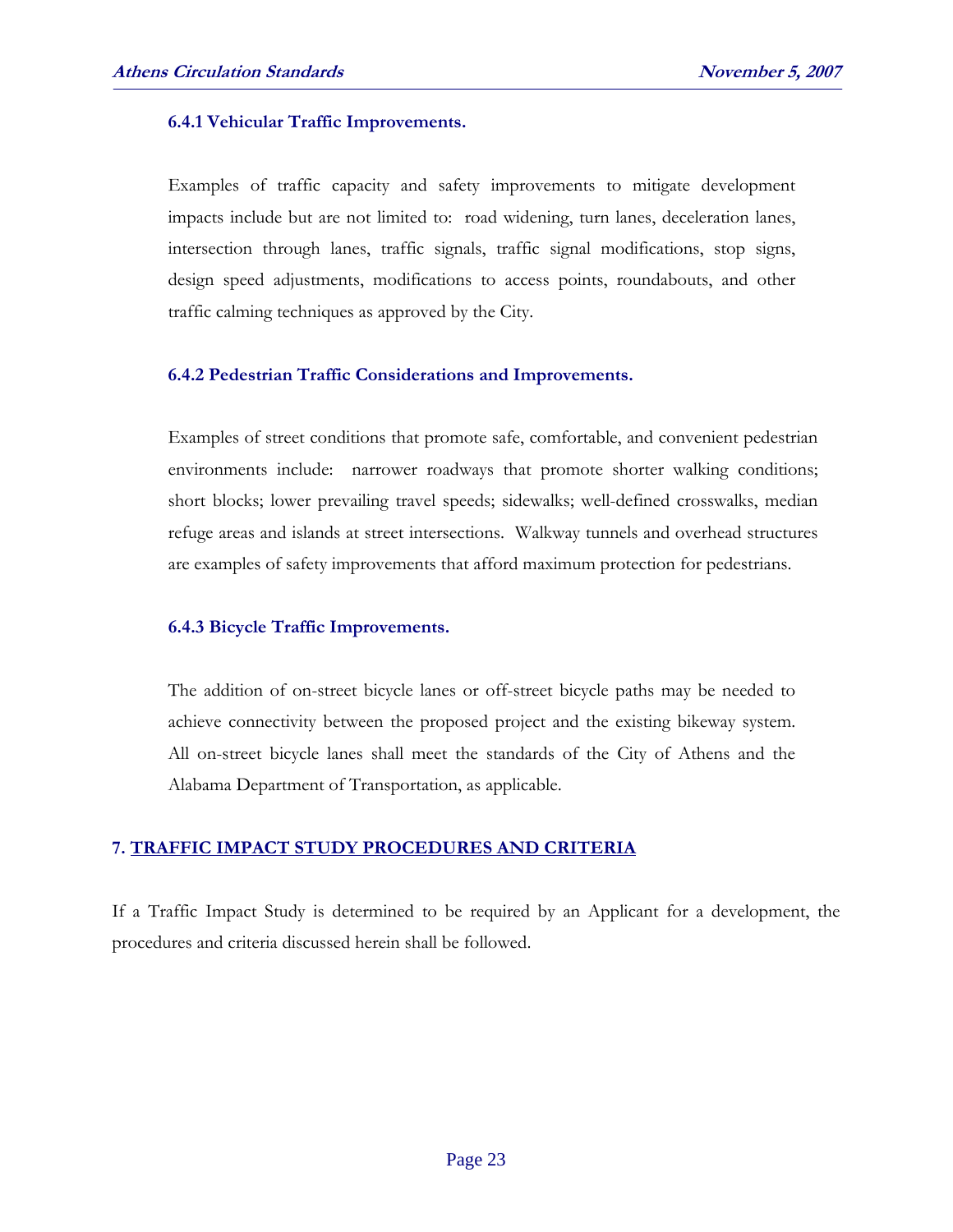#### **7.1 Scoping Meeting/Telephone Conference**

#### **7.1.1 Purpose.**

 Prior to the submittal of a request for rezoning or site/development plan approval, a scoping meeting/telephone conference shall be required and used to determine the study area, study parameters, and documentation standards for conducting a Traffic Impact Study (TIS) for specific development proposals. The parameters determined in the scoping meeting/ telephone conference represent a general agreement between the City and the Applicant's consulting engineer, but they may not be all-inclusive. The City retains the right to require additional information and/or analysis to complete an evaluation of the proposed development project.

#### **7.1.2 Meeting/Telephone Conference Setup and Content.**

 The applicant is required to contact the City to arrange for the scoping meeting/telephone conference to discuss the TIS standards and determine the base assumptions. It is incumbent upon the Applicant to discuss the following:

- a. Previous TIS prepared for the site, if any;
- b. Location of the site;
- c. Proposed access and its relationship to adjacent properties and their existing/ proposed access;
- d. Preliminary estimates of the site's trip generation and trip distribution at buildout;
- e. Identification of proposed year of build-out;
- f. Anticipated roadway improvements required to mitigate development impact;
- g. Phasing plan proposed; and
- h. Special analysis needs.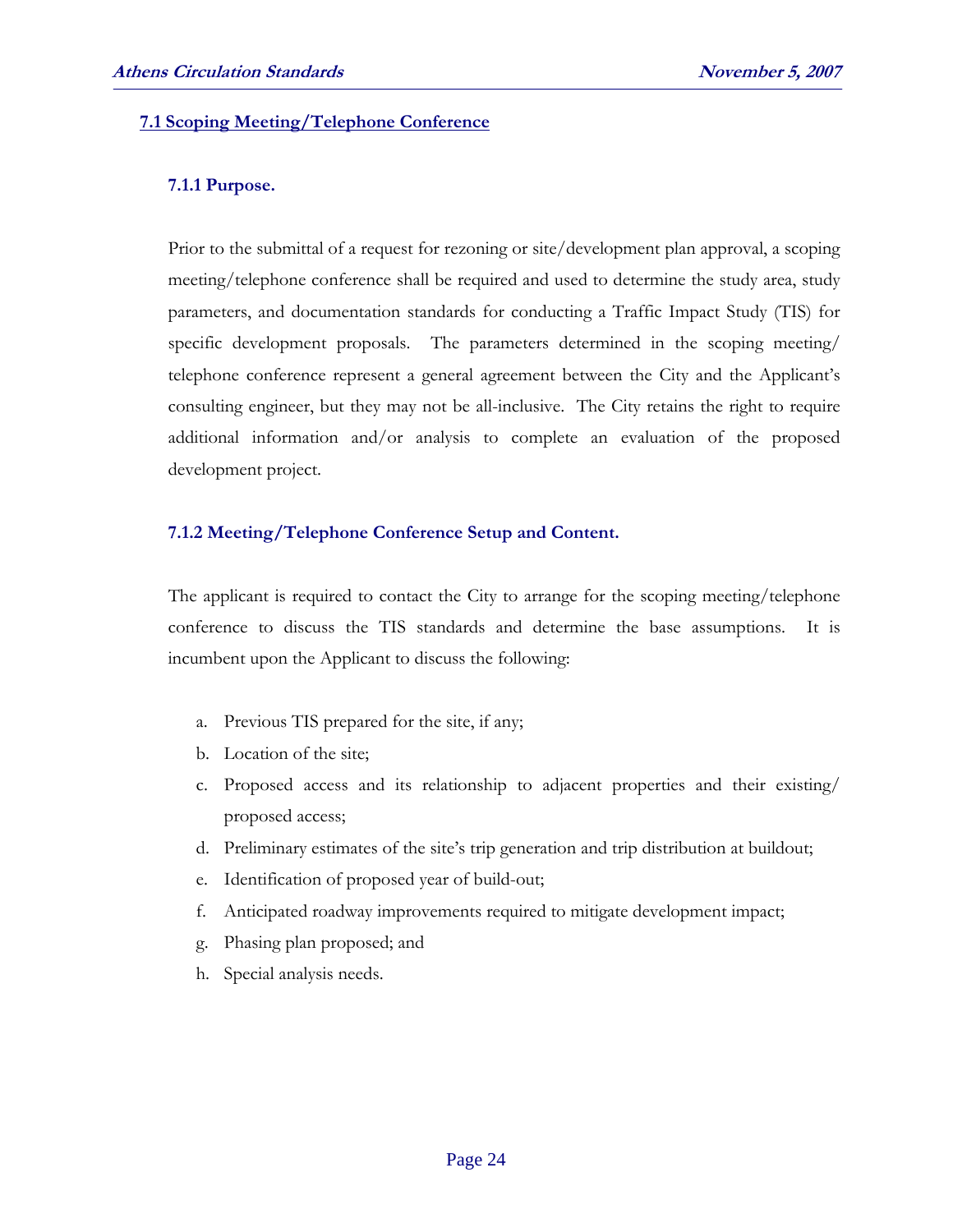#### **7.1.3 Results of Scoping Meeting/Telephone Conference.**

 The scoping meeting/telephone conference shall conclude with the City and Applicant in mutual agreement with regard to determining the level of detail and extent to which the TIS shall address each of the following:

- a. Study area for the impact analysis;
- b. Other developments within the study area;
- c. Existing intersection counts;
- d. Intersections and roadways to be studied in detail;
- e. Existing traffic volume forecasts;
- f. Location of the nearest bicycle and pedestrian facilities; and
- g. Special analysis needs (non traditional peak hour volumes for some uses, neighborhood impacts, access management plans, etc.)

#### **7.2 Evaluation Elements**

The key elements of the project traffic impact assessment shall be specified by the City from the following list:

- a. Conformity with the transportation related policies of the City of Athens, including any other adopted access plans;
- b. Peak hour intersection and roadway level of service;
- c. Appropriateness of access locations;
- d. Location and standards for turn lanes or deceleration lanes at accesses or intersections, including recommendations for taper lengths, storage lengths, deceleration lengths, and other geometric design standards as required by the City and ALDOT, as applicable;
- e. Sight distance evaluations and recommendations (intersection, stopping, passing);
- f. Continuity and adequacy of pedestrian and bike facilities;
- g. Recommended traffic control devices for intersections which may include two way stop control or yield signs, four way stop control, school flashers, school crossing guards, crosswalks, traffic signals, or roundabouts;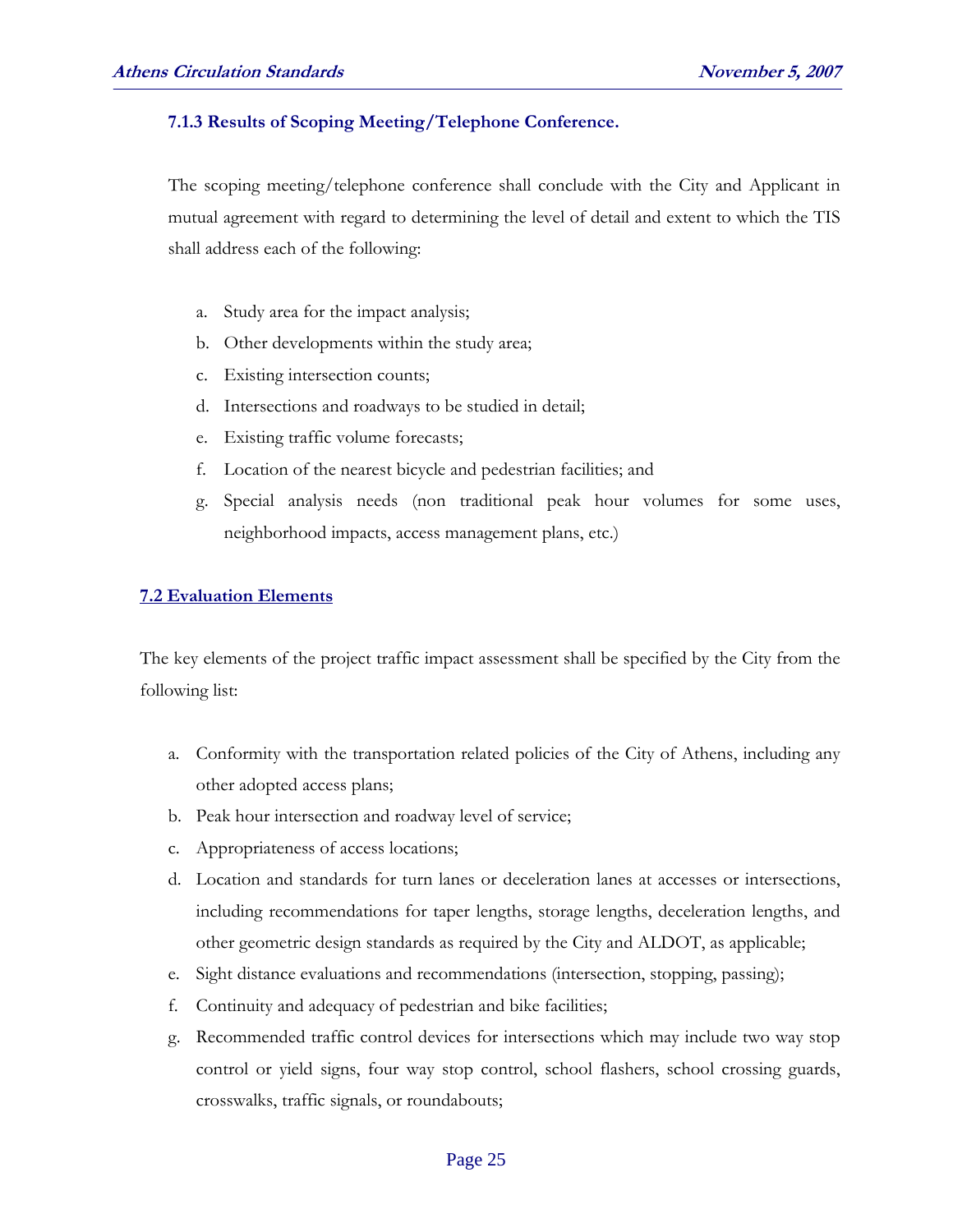- h. Traffic signal and stop sign warrants;
- i. Traffic signal modification and/or traffic signal phasing changes;
- j. Other items as requested by the City Engineer and agreed to in the scoping meeting/telephone conference; and
- k. Neighborhood and public input issues.

#### **7.3 Roadway Traffic Volumes/Traffic Counts**

Current morning and afternoon commuter peak hour (7-9 A.M. and 4-6 P.M.) traffic counts as specified by the City of Athens shall be obtained for the roadways and intersections within the study area for one, non-holiday weekday. Each peak hour count shall be conducted over the designated hours (or as specified by the City of Athens) and shall include fifteen (15) minute count data to clearly identify the peak hours.

Weekend counts and/or average daily counts may also be required where appropriate and when required by the City of Athens. ALDOT average weekday traffic (AWT) counts may be used when available. Pedestrian counts and bike usage shall be obtained. Vehicle classification counts may be required.

In any case, these volumes shall be no more than one year old (from the date of application submittal). The source(s) of each of the existing traffic volumes shall be explicitly stated (ALDOT counts, new counts by Applicant, etc.). Summaries of current traffic counts shall be provided.

In most cases, the actual completion of developments will occur at some time in the future. As part of the TIS, an annual growth rate of adjacent roadways and intersections shall be developed unless the traffic impact study demonstrates that the completion of the development will occur within less than a year's timeframe. Growth rates utilized in the preparation of a TIS shall be based on historical traffic growth, use of a regional travel demand model, or other methods as approved by the City of Athens. Application of traffic growth shall be applied for buildout conditions and other interim development levels as required by and approved by the City.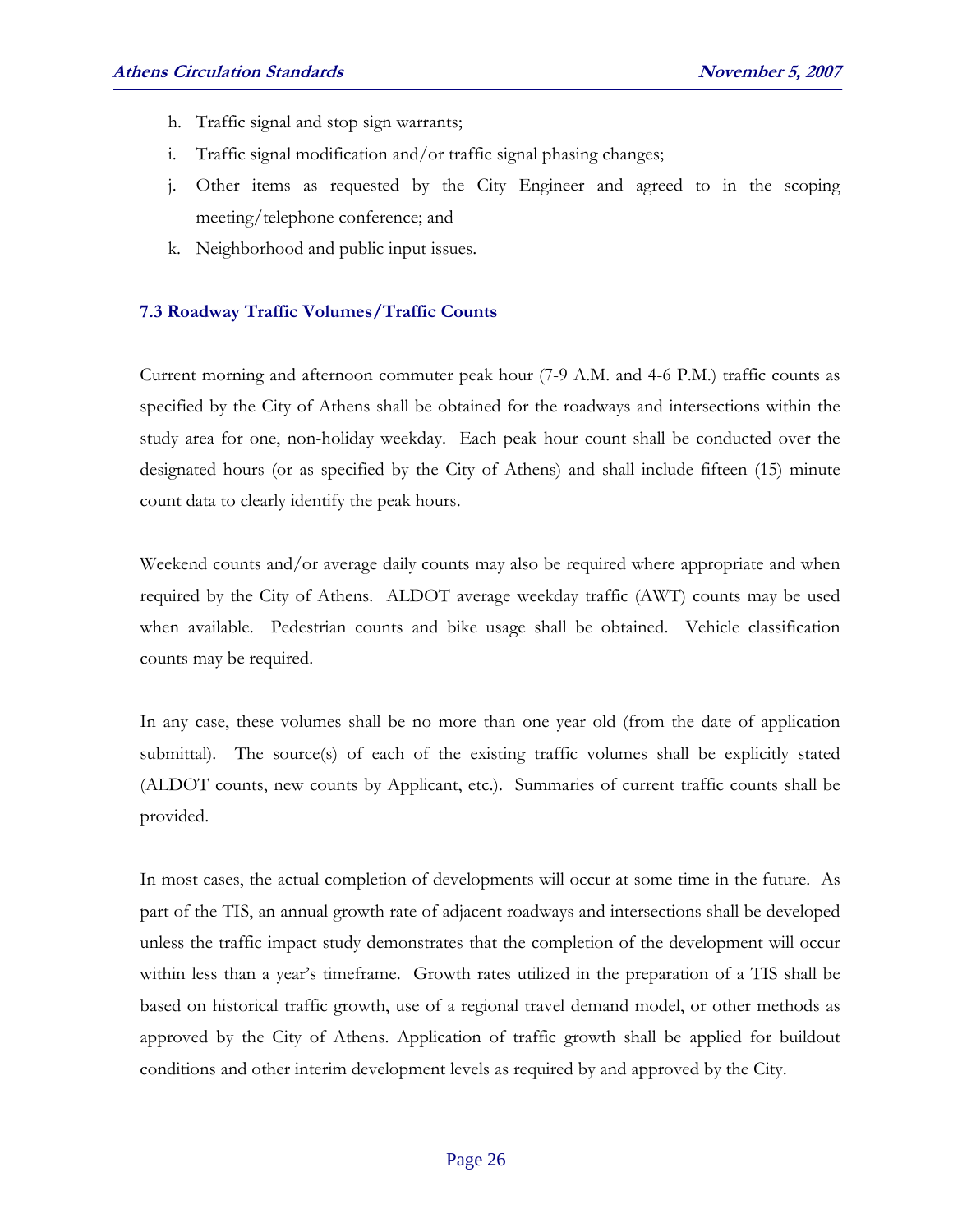#### **7.4 Intersection Level of Service**

 As a minimum, A.M. and P.M. peak hour intersection levels of service shall be determined for the existing signalized and unsignalized intersections at all study intersections and roadways. Additional intersections shall be included in the analysis where post development conditions are considered by the City to be significant. The analysis shall use procedures as described in the latest edition of the Highway Capacity Manual. Capacity analyses for intersections shall be based on individual approach levels of service whereas impacts on roadways shall be based on daily traffic volumes and the specific roadway classification.

#### **7.5 Trip Generation Rate**

 Trip generation shall be calculated from the latest data contained within the Institute of Transportation Engineers' Trip Generation Manual. Other industry publications (such as the ITE Journal or other sources) may be used upon approval by the City Engineer. Data limitations, data age, choice of peak hours (for the land use or adjacent street traffic), choice of independent variables, and choice of average rate versus statistically significant modification shall be discussed in the study when appropriate. When data is not available for a proposed land use or for a land use unique to the Athens area, the Applicant must conduct a local trip generation study following procedures prescribed in the ITE Trip Generation Manual and provide sufficient justification for the proposed generation rate. This rate must be approved by the City prior to its use in the TIS written study.

#### **7.6 Preliminary Land Use Assumptions**

The trip generation values contained in studies submitted prior to the establishment of a sitespecific development plan shall be based on the maximum number of dwelling units permitted by the Athens Zoning Ordinance for the approved land uses, and/or the maximum trip generation rates for the nonresidential development proposed land use action. When a TIS is being developed for a project with an established site-specific development plan, trip generation shall be based on actual dwelling unit counts and square footage(s) proposed on the final plan for full buildout of the project and for subsequent phases of the project, as applicable.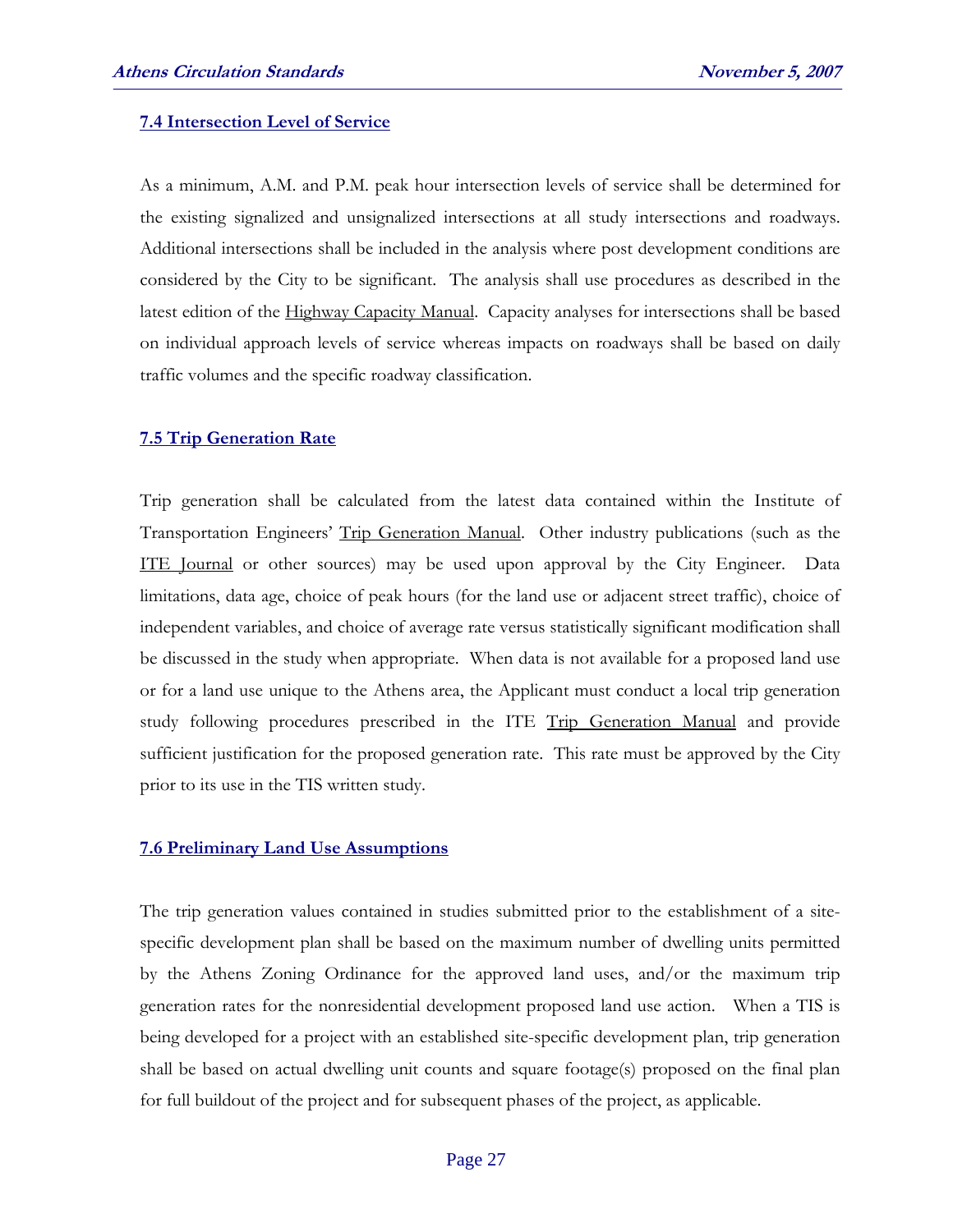#### **7.7 Trip Generation Table**

The Applicant shall prepare a Trip Generation Table, listing at a minimum, each type of land use within the site at build-out, the size and unit of measure for each land use, trip generation rates (total daily traffic, A.M. and P.M. peaks), and the resultant total trips generated.

#### **7.8 Trip Distribution**

 The distribution of site generated traffic must be documented in the TIS. The procedures and rationale used in determining the trip distributions for proposed developments must be fully explained and documented. It is recommended the Applicant coordinate with the City of Athens to establish an acceptable distribution pattern.

#### **7.9 Requirement for Additional Lanes**

 Within the study area of a TIS, as established by agreement between the City and the Applicant, additional lanes may be required on streets where minimum levels of service are exceeded for existing cross sections based on post development conditions. If such additional lanes are required, as established as part of the TIS, they can include general purpose through lanes, left turn lanes, and right turn lanes. Additional lanes, when determined by a TIS and in the opinion of the City that the need for such lanes is established, shall be provided by the Applicant. Such improvements shall be designed and constructed to city, county or state standards, as applicable. The cost of such improvements shall be borne entirely by the Applicant.

 During the design phase of providing additional lanes on public streets and roadways, if it is determined that additional right-of-way is required to construct such additional lanes; the Applicant shall provide additional right-of-way along their property frontage as directed by the City. If the construction of such additional lanes requires right-of-way beyond the property frontage of the Applicant, the Applicant shall work with the City to devise a method to provide the additional right-of-way and related roadway improvements or modify their development plan to remove the requirement for such additional lanes.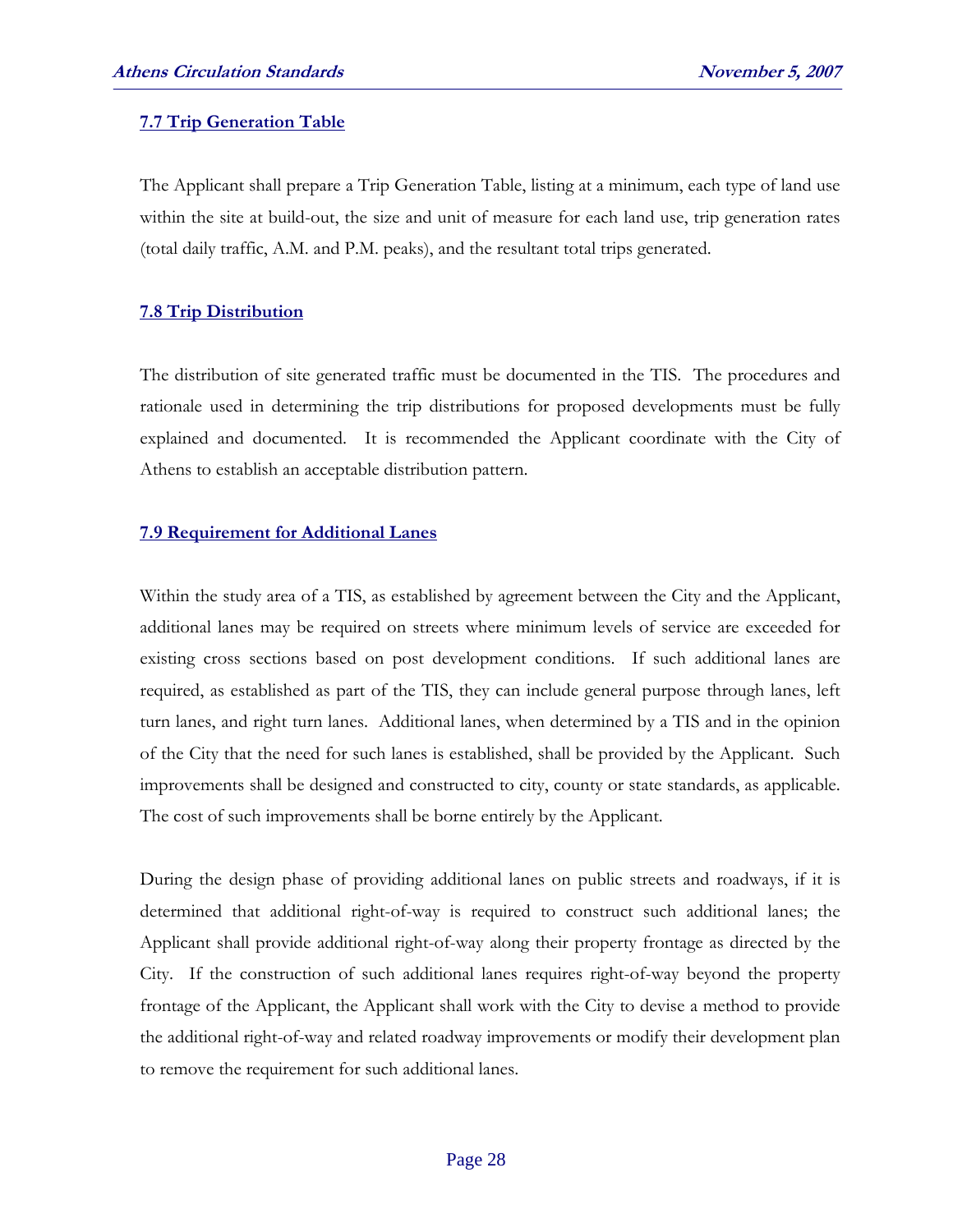#### **7.10 Intersection Delay**

 An A.M. and P.M. commuter peak hour intersection level of service analysis shall be conducted for each intersection analyzed in the TIS, based on procedures specified in the most recent release of the Highway Capacity Manual. In those areas adjacent to or in close proximity to City schools, additional peak hour analyses shall be conducted for those afternoon hours which reflect the peaks for those facilities.

#### **7.11 Driveway Access**

 Street access plan concepts for a development shall be submitted to the City for approval prior to development of construction plans. Because frequent curb cuts and driveways providing access to numerous adjoining properties are an impediment to the proper functioning of major streets, on-site circulation and cross-access agreements between lots are encouraged. Minimum spacing of driveways and other curb cuts shall conform to the minimum standards outlined in **Table 2** of these *Standards*.

Where an intersection contains a left-turn stacking lane, any driveway located within the stacking distance for such lane shall not permit left turns into or from the driveway. Raised islands or other approved methods of restricting these movements shall be required as approved by the City of Athens. Limitations on movements from driveways near intersections shall also apply to deceleration lanes.

Required distances between curb cuts and street corner property lines shall be measured from the edge of the curb cuts.

Various roadways in the City of Athens have center medians that have been constructed for both traffic safety and aesthetic considerations. Any alteration of existing or planned roadway medians shall be allowed at the discretion of the City of Athens and the Alabama Department of Transportation, as applicable, where such alternation is deemed by the City and ALDOT to be in the public interest. In those cases where medians are proposed for alteration as part of a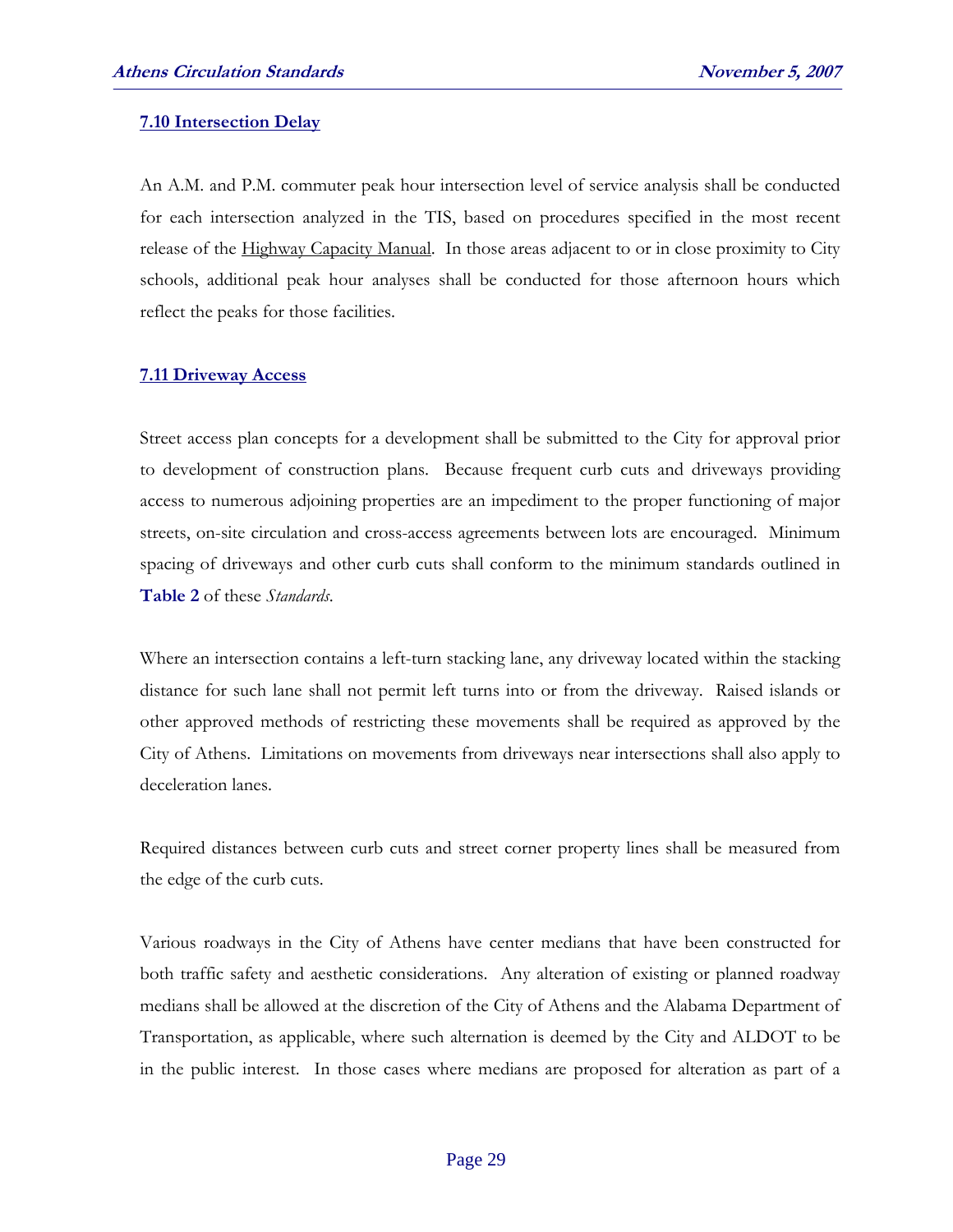development, it shall be incumbent on the Applicant to demonstrate through traffic operational analysis in the TIS that such alteration can be implemented and not compromise public safety.

On those routes maintained by the Alabama Department of Transportation, an access permit is required from that agency. The City shall be copied on all ALDOT permit applications within Athens and its planning jurisdiction.

#### **7.12 Traffic Signals**

**7.12.1** Proposed and existing access points, proposed intersections, and existing intersections affected by the land use actions being analyzed in the report that have any potential for traffic signalization or traffic signal modification shall be reviewed and discussed during the scoping meeting/telephone conference.

**7.12.2** During the scoping meeting/telephone conference, an outline of any locations necessary for signal warrant analysis shall be agreed upon.

**7.12.3** Signal Warrant Analysis for potential signal locations shall consist of a review of the applicable signal warrants contained in the Manual on Uniform Traffic Control Devices. On roadways controlled by the Alabama Department of Transportation, procedures for meeting traffic signal warrants as established by that Department shall be followed.

**7.12.4** Alternatives to signalization at potential signal locations shall be discussed in the scoping meeting/telephone conference and the TIS report. The alternatives to adding new intersections would include additional access points, limited movements at access points, frontage roads, joint use access points, roundabouts, and other such designs as required and/or approved by the City.

**7.12.5** If any signal timing and/or phasing changes are proposed as a finding of a TIS, an appropriate signal progression analysis shall be required if the signal is within a coordinated system. Such modifications to existing traffic signals in Athens shall require submittal of a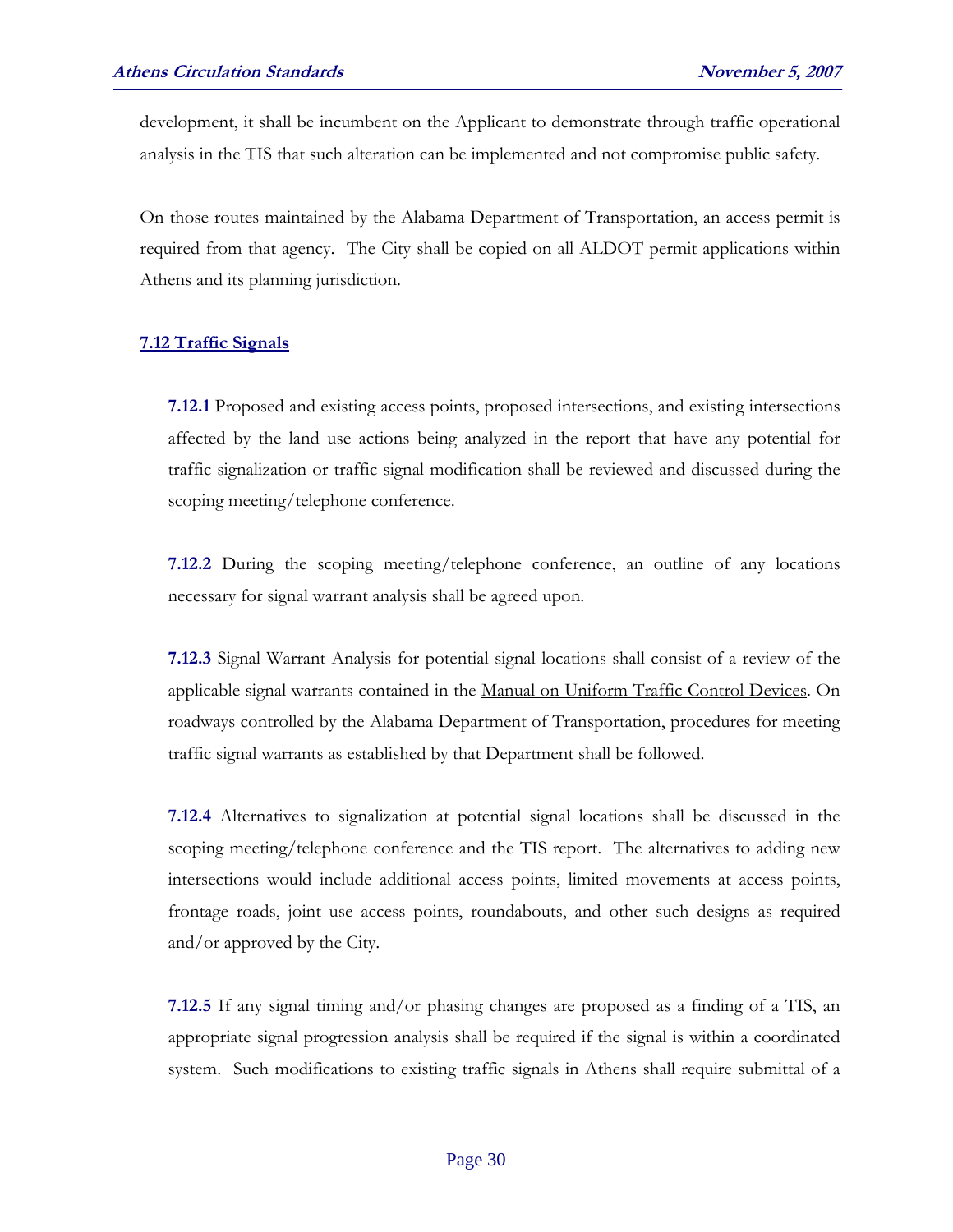request for such change with supportive documentation of analysis and findings and shall not be undertaken without approval from the City.

**7.12.6** Sight distance concerns that are anticipated or observed which may impact driveway, intersection, or roadway operation and safety need to be discussed in the TIS. Recommendations regarding stopping sight distance, intersection sight distance, and passing sight distance needs shall be provided by the Applicant's traffic engineer for detailing on the final development, site plan, or final construction plans. Intersection sight distance requirements shall meet the standards as established in the City of Athens's Zoning Ordinance, the City of Athens' Subdivision Regulations, and AASHTO's A Policy on Geometric Design of Highways and Streets.

#### **7.13 Mitigation Measures**

When a project's vehicular impacts are determined to not meet the minimum acceptable level of service standard, the TIS shall include feasible measures which would mitigate the project's impacts. These measures could include the addition of added through lanes (roadway widening), left turn lanes, right turn lanes, improved or modified traffic control, access management, and other such measures as deemed appropriate by analysis and concurrence by the City.

#### **7.14 Traffic Signal Operations Improvements**

 Traffic Signal Operational improvements shall include upgrading signals to include additional signal phases and/or timing plans, signalization of an unsignalized intersection, and/or implementation of traffic signal systems. Signal improvements and/or installations on City streets must be approved by the City of Athens. Traffic signals recommended to be installed on ALDOT roadways shall be jointly approved by the State and City.

#### **7.15 Street Widening and Other Physical Improvements**

 Mitigation measures, which include street widening and other physical improvements, shall be demonstrated to be physically feasible and shall meet minimum City standards and codes for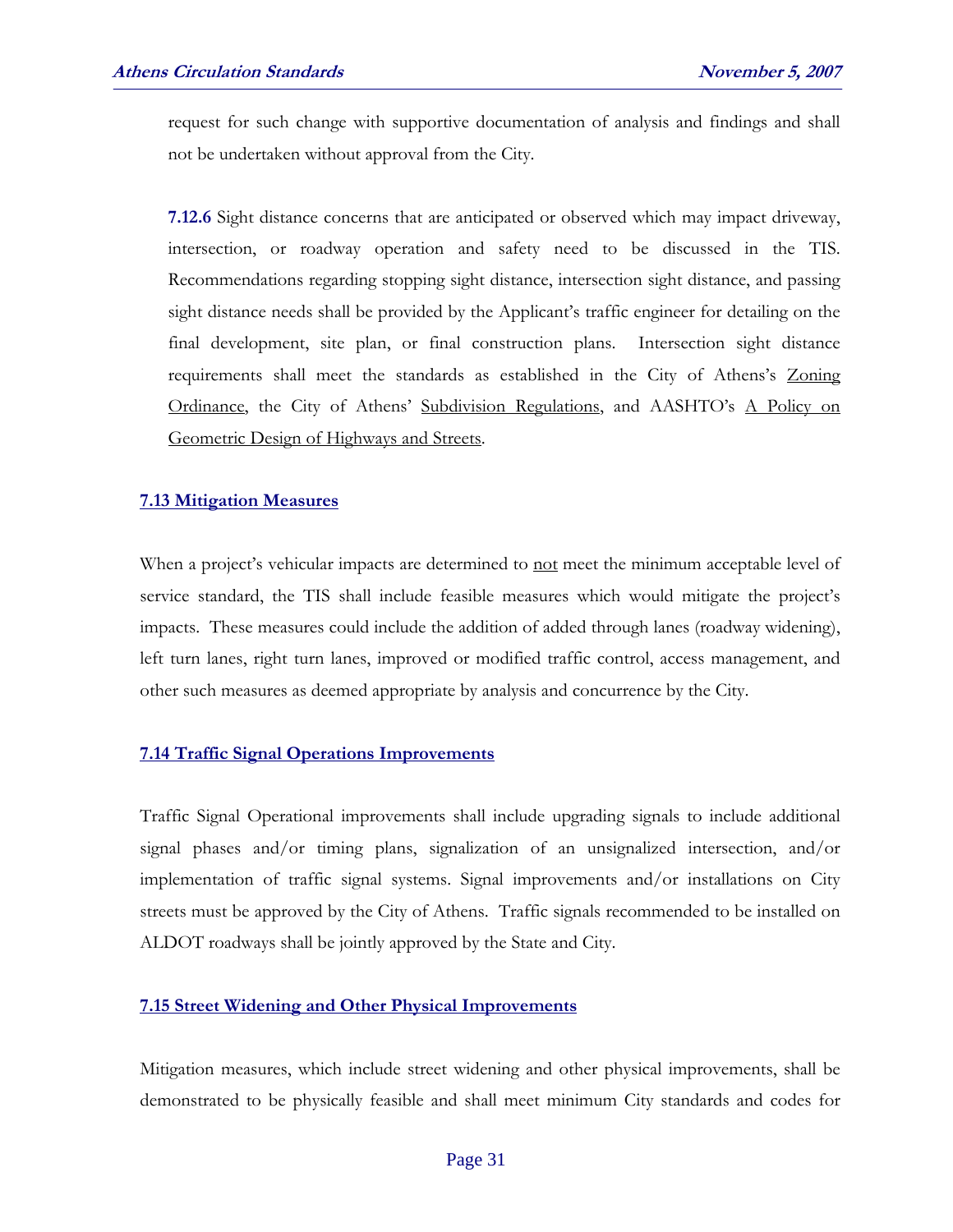both on-site and off-site improvements. As part of the basic TIS analysis, a determination of the need for left and right turn lanes as a result of development generated traffic shall be undertaken. The analysis techniques utilized shall include procedures and methods outlined in the National Cooperative Highway Research Program (NCHRP) Report 279 or other methodologies as approved by the City of Athens.

#### **7.16 Geometric Improvements**

 The need for turn lanes and other auxiliary lanes shall be determined based on the criteria as outlined previously for each development access and study intersection included in the TIS. The basis of design for such devices shall generally be ITE, AASHTO, ALDOT, or other nationally accepted standards as approved by the City. All proposed project entrances onto collector roadways and roadways with a lesser hierarchy shall be evaluated as to whether they require deceleration lanes.

#### **7.17 Traffic Impact Study Report Conclusions**

#### **7.17.1 Recommended Improvements**

The findings of the Traffic Impact Study shall be provided in summary format, including the identification of any areas of significant impacts and recommended improvements/ mitigation measures for each development.

#### **a. Geometric and/or Traffic Control Improvements.**

The TIS shall include recommendations for all geometric and/or traffic control improvements such as pavement markings, signs, adding through or turn lanes, adding project access and assorted turn lanes, changes in medians, traffic signal installations, traffic signal modifications, or other improvements as identified in the TIS. Sufficient dimensions/data shall be identified to facilitate review. Anticipated right-of-way needs shall also be identified. This information shall be made available to the project civil engineer for use in preparing scaled drawings.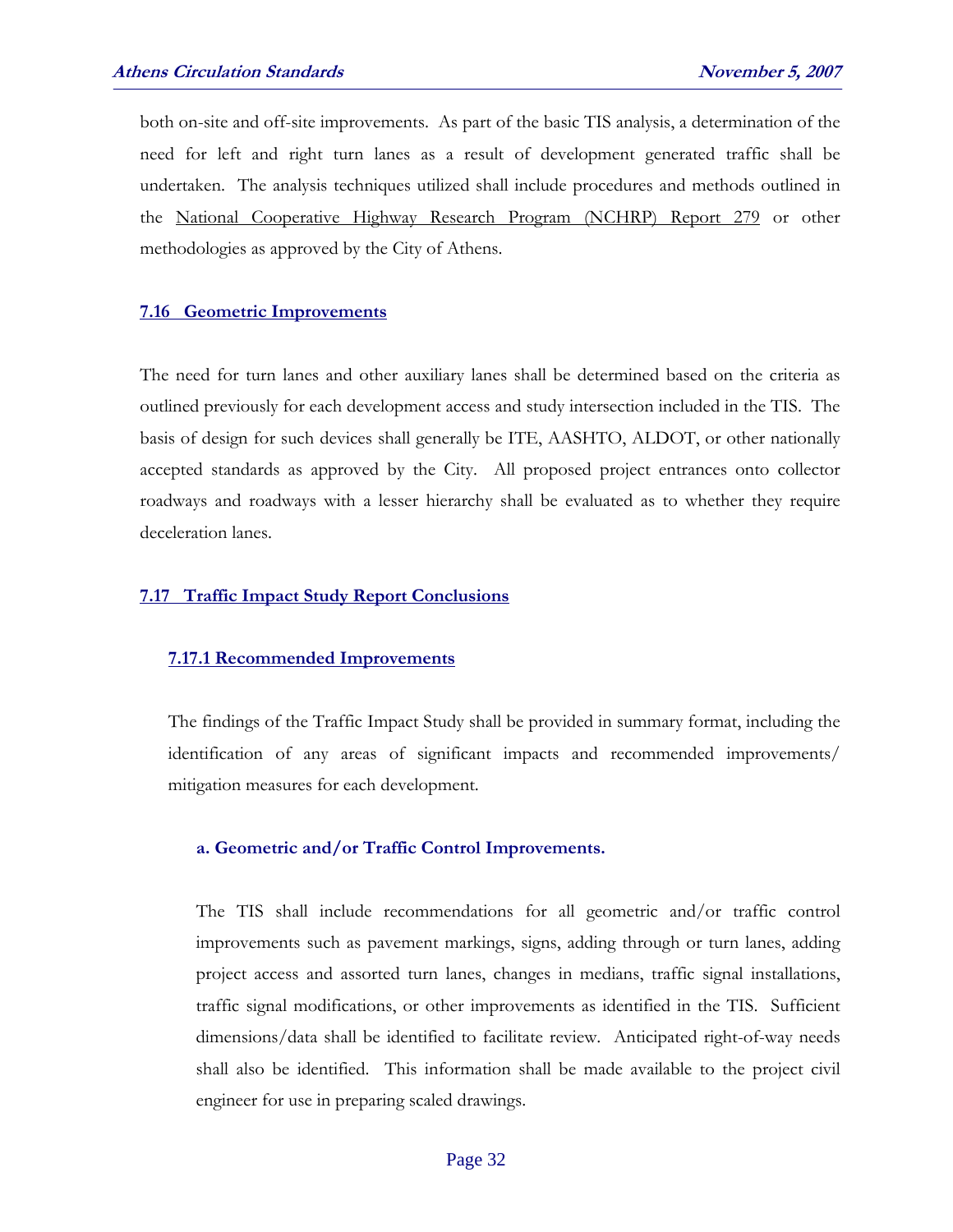#### **b. Responsibility.**

 The Traffic Impact Study shall describe the location, nature and extent of all transportation improvements required to achieve the required post development levels of service within the study area. The responsibility for implementation of the post development mitigation measures shall rest with the Applicant.

#### **8. TRAFFIC IMPACT STUDY REPORT OUTLINE**

The following is the outline and format of topics to be addressed in the TIS in conjunction with the procedures and criteria for conducting a TIS already discussed herein.

**8.1 Introduction** (Purpose of report and study objectives)

#### **8.2 Proposed Development**

- **A. Site Description** (include small version of site plan in appendices)
- **B. Site Location** (include site location map)
- **C. Zoning** (current and proposed)
- **D. Time Frame of Development** (include any phasing of development which is anticipated)

#### **8.3 Background Information**

- **A. Background Traffic Growth Rate** (include applicable projected traffic growth rate for the development time frames included in the proposed development, and include method for traffic growth projections)
- **B. Off-Site Developments** (description of other significant development in the vicinity which could impact traffic conditions in the study area)
- **C. Planned and Programmed Roadway Improvements** (description of any Planned or Programmed Roadway Improvements within the study area which could impact traffic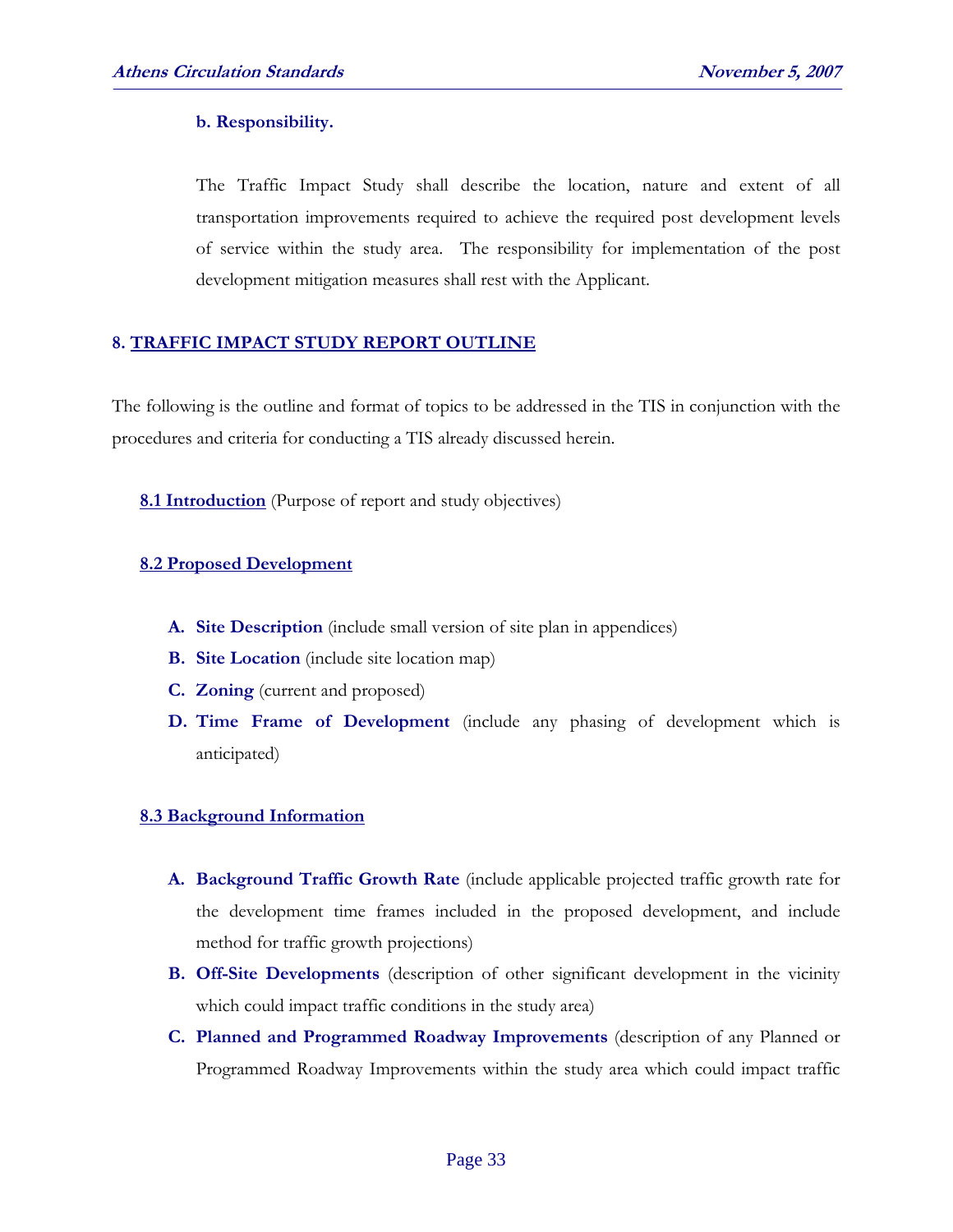conditions within the study area during the time frame for development of the proposed project)

#### **8.4 Existing Traffic Conditions**

- **A. Traffic Count Dat**a (introduce and illustrate current traffic counts for the study area roadways and intersections)
- **B. Existing Conditions Capacity Analysis** (evaluate study area roadways and/or intersections based upon industry standard capacity analysis methods)
- **C. Summary of Existing Traffic Conditions** in the study area

#### **8.5 Future Traffic Conditions**

These steps shall be taken for each phase of development within the corresponding time frame of construction for the project.

- **A. Background Traffic Growth** (apply the applicable background growth rate for the time frame for a given phase of development)
- **B. Inclusion of Planned or Programmed Improvements** (in the event any of the Planned or Programmed improvements are to be included in the analysis of future traffic conditions, a status of the projects and time frame of the projects shall be demonstrated)
- **C. Trip Generation Estimates** (estimate trip generation potential for each level of development)
- **D. Trip Distribution** (describe the anticipated routes for traffic expected to be generated by the proposed development)
- **E. Traffic Assignment** (assign traffic expected by the proposed development to the study area roadways and intersections based upon the distribution patterns established)
- **F. Future Conditions Capacity Analysis** (evaluate the study area roadways and intersections as well as site accesses with post-development traffic volumes)
- **G. Identify Capacity Deficiencies** (identify roadways and/or intersections in which capacity deficiencies are expected for future traffic conditions)